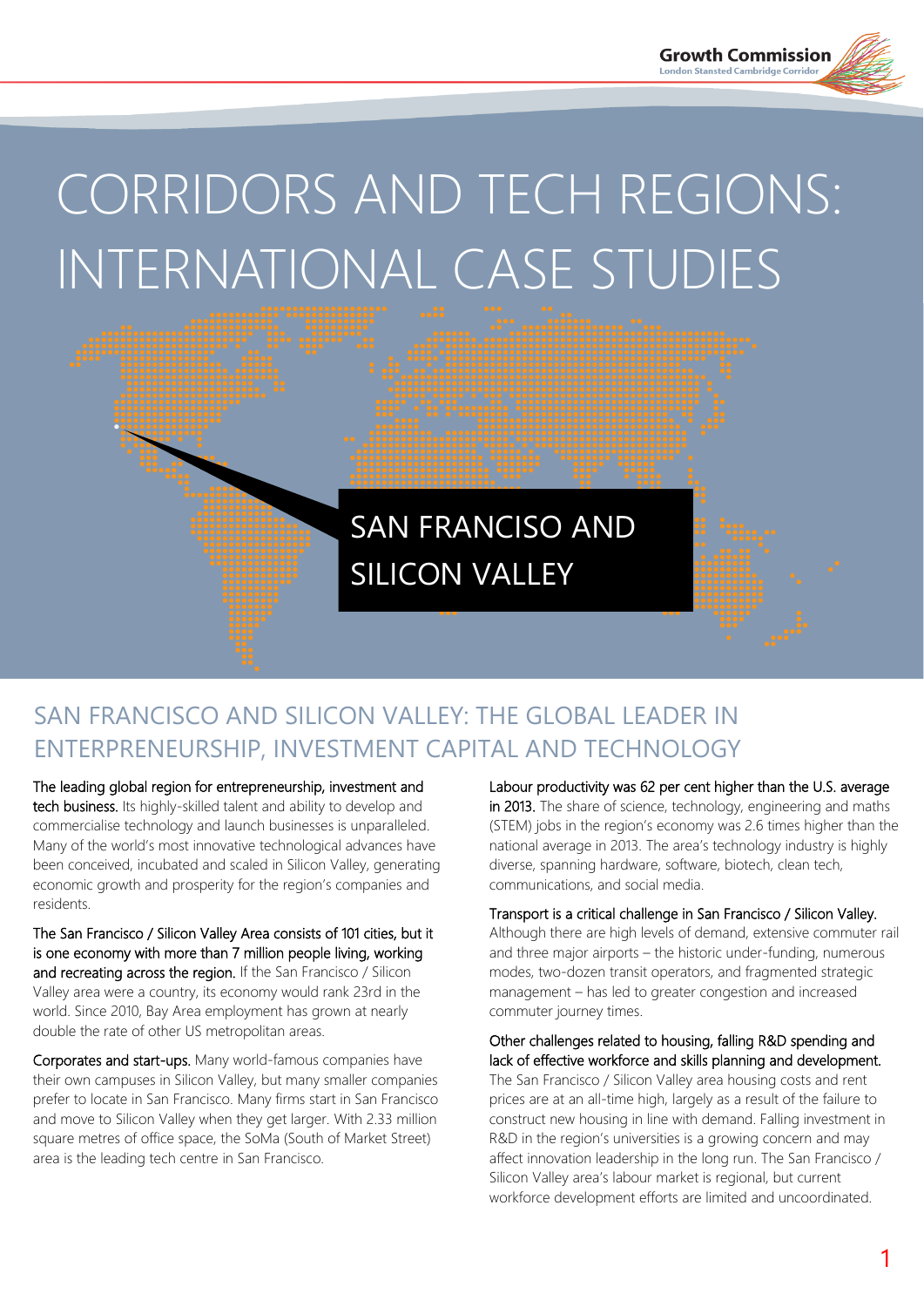# SAN FRANCISO AND SILICON VALLEY: THE GLOBAL LEADER IN ENTERPRENEURSHIP, INVESTMENT CAPITAL AND TECHNOLOGY

# INTRODUCTION

Silicon Valley is located in the southern part of the San Francisco Bay Area in Northern California. The region is home to many of the world's largest technology companies including Apple, Cisco, Google, HP, Intel and Oracle and is worldrenowned as a leading centre of innovation. Despite its success, there has been a recognised need for developing a regional approach to competitiveness and quality of life issues in the area given the regional nature of its economy, labour market, housing market, and infrastructure needs.

The San Francisco / Silicon Valley area is the leading high technology area in the world. San Francisco provides the big city support services and is the home of many start-ups. Silicon Valley provides the space for the larger companies to develop. The



region is known for its attractive lifestyle, residential communities, and amenities (particularly in San Francisco).



Image courtesy of https://en.wikipedia.org/wiki/User:Staeiou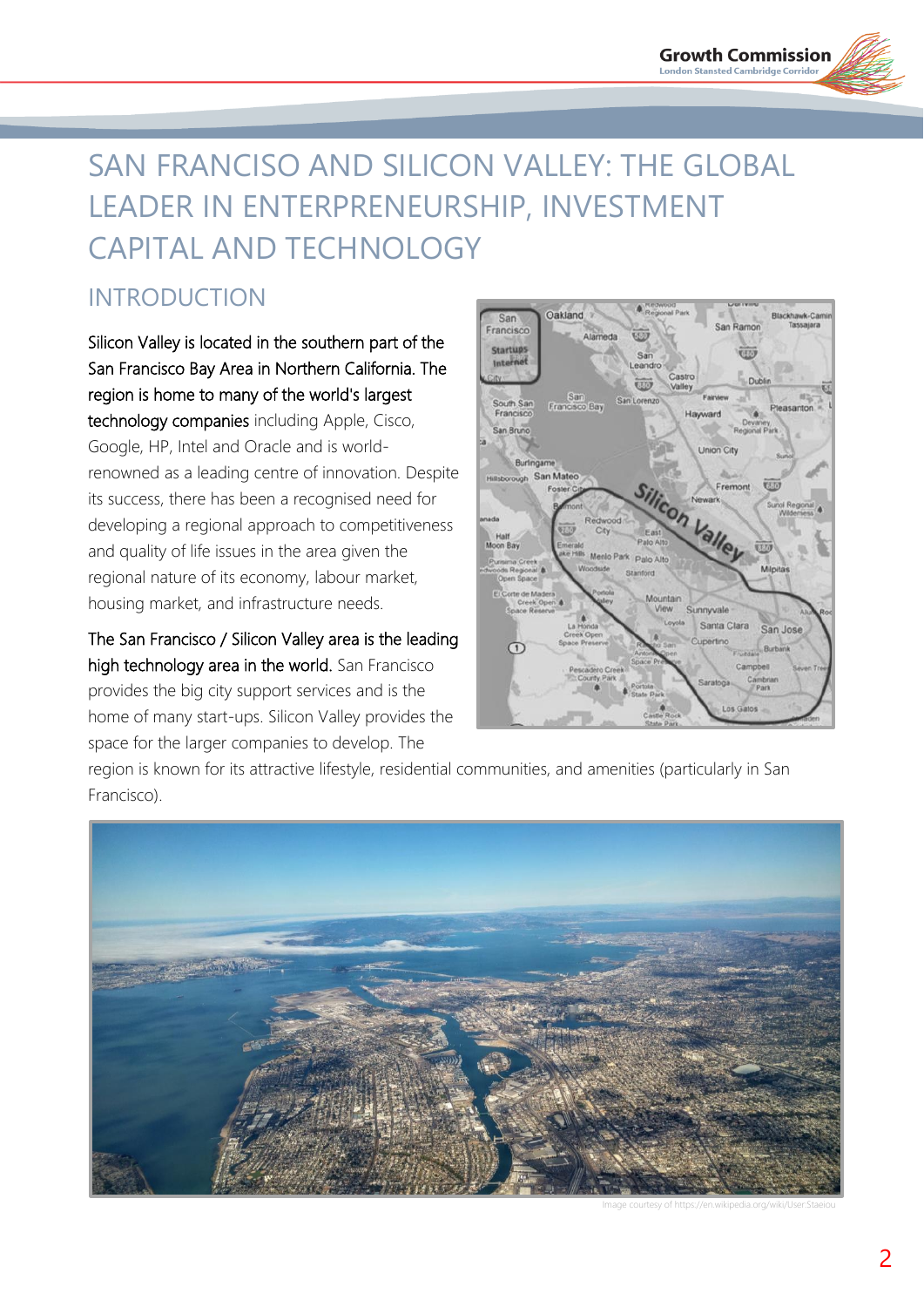Through these case studies we hope to learn what might drive further growth and prosperity in the London-Stansted-Cambridge Corridor and understand what kinds of priorities and actions might be sensible to consider as a basis for collaboration going forward. You can download the full report [here.](http://www.lsccgrowthcommission.org.uk/wp-content/uploads/2016/02/CASE_STUDY_Oresund_Copenhagen-Malmo-Scania.pdf)

It is also the home of numerous leading science and technology universities, including Stanford, Berkeley, and the University of California San Francisco. These universities were the original sources of start-ups and tech companies. Now people from all over the US and all over the world come to the San Francisco / Silicon Valley area to start or build high-tech companies. San Francisco / Silicon Valley together lead the US in venture capital and patenting by a wide margin.

# About the area

Silicon Valley is the name given to the southern portion of the San Francisco Bay Area, which is located in Northern California. Geographically, it encompasses all of the Santa Clara Valley, the southern half of the San Francisco Peninsula, and southern portions of the East Bay. It includes Santa Clara County, San Mateo County, Alameda County and Santa Cruz County. Silicon Valley covers 1,854 square miles (approx. three times the size of London), and has the University of Stanford at its centre. In 2015, Silicon Valley had a population of 2.63 million (approx. one third of the size of London).

The wider San Francisco Bay Area encompasses the major cities and metropolitan areas of San Francisco, Oakland, and San Jose, along with smaller urban and rural areas. The Bay Area's nine counties are Alameda, Contra Costa, Marin, Napa, San Francisco, San Mateo, Santa Clara, Solano, and Sonoma. Home to 7.4 million people, and covering approximately 7,000 square miles, the combined statistical area of the region is the fifth-largest in the United States and the 43rd-largest urban area in the world.

One of the largely overlooked features of Silicon Valley is that it is a sparsely populated region mostly comprising small towns, business parks and campuses. With a population of 2,642,700, Silicon Valley's largest city/municipality is San Jose (pop. 1,016,500) followed by Sunnyvale (pop. 148,028). Many of the more renowned areas for innovation and tech are based in small towns such as Cupertino (pop. 59,800), Palo Alto (pop. 66,900) and Menlo Park (pop. 33,273)

Silicon Valley is world-renowned as a leading centre of innovation. Its highly-skilled talent and ability to develop and commercialise technology and launch businesses is unparalleled. Many of the world's most innovative technological advances have been conceived, incubated and scaled in Silicon Valley, generating economic growth and prosperity for the region's companies and residents. In the 1950s, 60s and early 70s the defence industry was a key driver of growth, followed by semiconductors and integrated circuits in the mid-70s and 80s, personal computers in the 1990s, and the internet in the late 90s and 2000s. The current wave has been led by social media, and has also been accompanied by strong growth in mobile technologies, apps, medical devices and clean energy technology. Each subsequent industry has built upon the expertise, technology, capital, infrastructure and supply chain of the last.

Silicon Valley was born when several contributing factors intersected, including world-class academic institutions, a skilled STEM research base housed in area universities, plentiful venture capital, steady U.S. Department of Defense spending, and the pleasant climate of Northern California. The term 'Silicon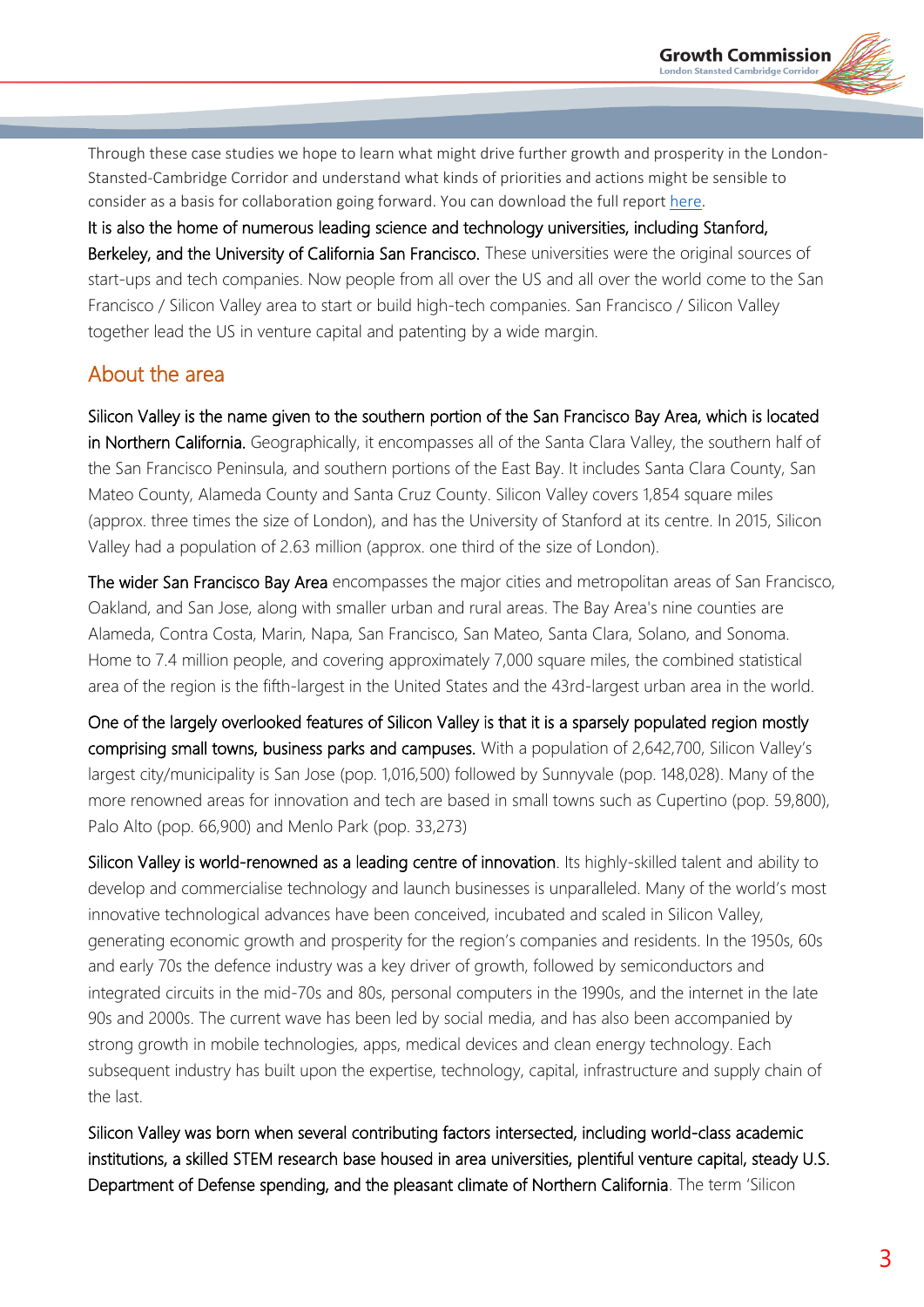

Valley' was first used in 1971. The word 'silicon' originally referred to the large number of silicon chip innovators and manufacturers in the region. 'Silicon Valley' eventually came to refer to all high tech businesses in the area. The term gained widespread use in the early 1980s, at the time of the introduction of the IBM PC and numerous related hardware and software products to the consumer market. The 'Silicon' part of the name refers to the high concentration of companies involved in the making of semiconductors and computer industries that were concentrated in the area.

### SILICON VALLEY POPULATION JULY 2015

| Santa Clara County                  | 1,889,638 | San Mateo County    | 753,123 |
|-------------------------------------|-----------|---------------------|---------|
| Campbell                            | 41,857    | Atherton            | 6,935   |
| Cupertino                           | 59,756    | Belmont             | 26,748  |
| Gilroy                              | 53,000    | <b>Brisbane</b>     | 4,541   |
| Los Altos                           | 30,036    | Burlingame          | 29,890  |
| Los Altos Hills                     | 8,341     | Colma               | 1,480   |
| Los Gatos                           | 30,505    | Daly City           | 105,810 |
| Milpitas                            | 72,606    | East Palo Alto      | 29,137  |
| Monte Sereno                        | 3,451     | <b>Foster City</b>  | 32,390  |
| Morgan Hill                         | 41,779    | Half Moon Bay       | 12,051  |
| Mountain View                       | 77,914    | Hillsborough        | 11,420  |
| Palo Alto                           | 66,932    | Menlo Park          | 33,273  |
| San Jose                            | 1,016,479 | Millbrae            | 22,898  |
| Santa Clara                         | 120,973   | Pacifica            | 38,551  |
| Saratoga                            | 30,799    | Portola Valley      | 4,527   |
| Sunnyvale                           | 148,028   | Redwood City        | 81,838  |
|                                     |           | San Bruno           | 44,409  |
|                                     |           | San Carlos          | 29,449  |
|                                     |           | San Mateo           | 101,429 |
|                                     |           | South San Francisco | 66,193  |
|                                     |           | Woodside            | 5,539   |
| Silicon Valley Population 2,642,761 |           |                     |         |

*SV is a sparsely populated region of mostly small population towns and business parks and campuses*

The region has benefited significantly from the entrepreneurial spirit of people drawn to Silicon Valley and has a very high immigrant population. In 2015, 36.3 per cent of residents were foreign-born<sup>1</sup> and half of the region's population speaks a language other than exclusively English at home – much higher than across the U.S. (21 per cent). Population growth in the area is being entirely driven by foreign immigration. In the year to July 2014, net foreign migration added 17,693 residents to Santa Clara and San Mateo, with a net loss of 7,404 domestic residents who moved out of the region during that time period.

<sup>1</sup> Of all foreign-born residents, 21 per cent were from Mexico, 14 per cent from China, 12 per cent from other Asia, 11 per cent from Philippines, 11 per cent from Vietnam, 11 per cent from India, 9 per cent from Other Americas, 8 per cent from Europe, 1 per cent from Africa, and 1 per cent from Oceania.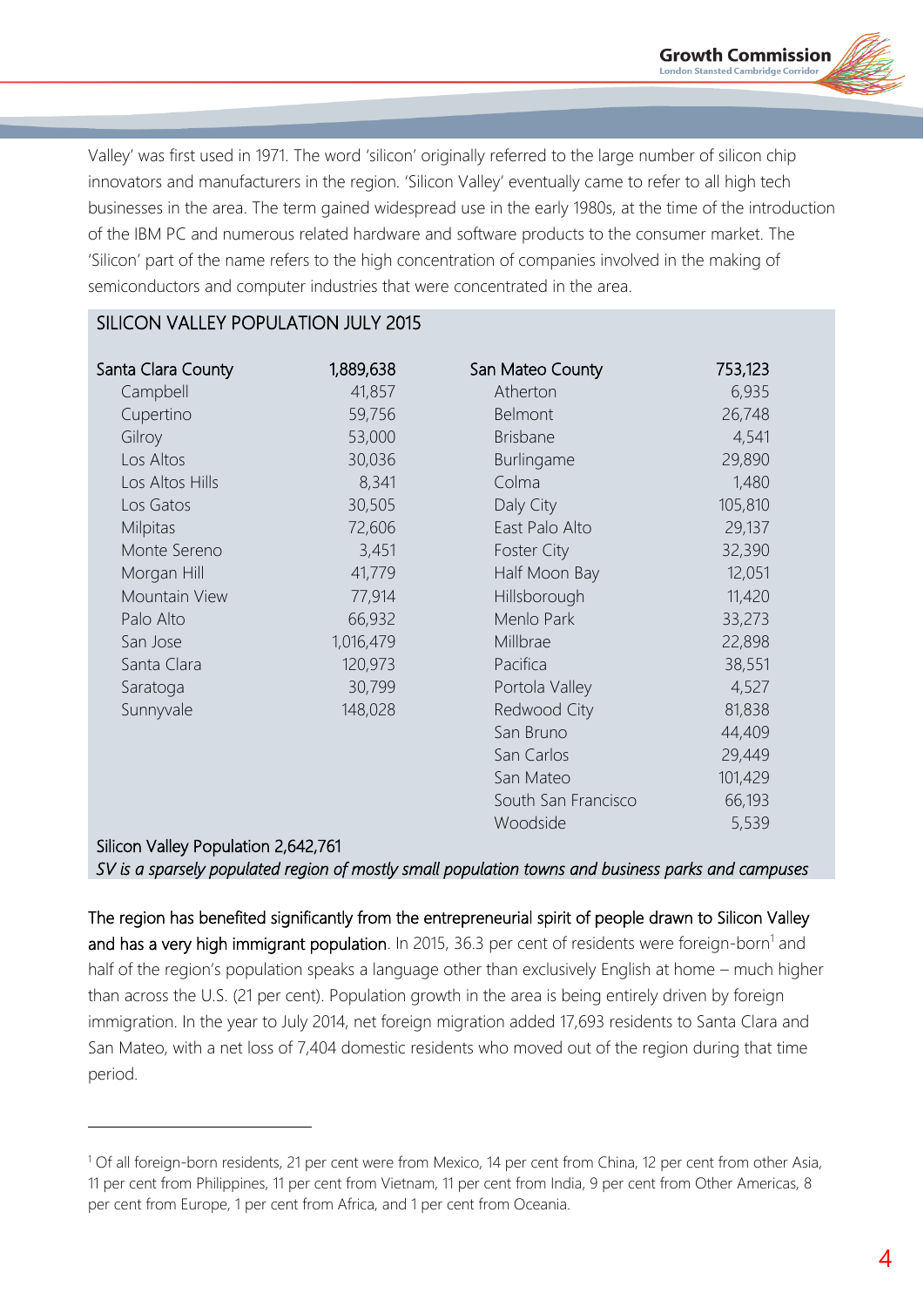# THE ECONOMY AND RATIONALE FOR SPATIAL INTEGRATION

The San Francisco / Silicon Valley Area consists of 101 cities, but it is one economy with more than 7 million people living, working and recreating across the region. If the San Francisco / Silicon Valley area were a country, its economy would rank 23<sup>rd</sup> in the world. Its economic growth rate is outpacing other parts of the state and nation<sup>2</sup> and it has experienced some of the strongest job growth across the U.S. following the Great Recession. Since 2010, Bay Area employment has grown at nearly double the rate of other US metropolitan areas.

Silicon Valley itself is a unique amalgam of academia, private sector and U.S. government research investment coupled with a population of entrepreneurs. It provides a classic example of the benefits of agglomeration economies. Silicon Valley has a regional, network-based industrial system that promotes learning and mutual adjustment among specialist producers of a range of related technologies. The region's dense social networks and open labour markets encourage entrepreneurship and experimentation. Companies compete intensely while at the same time learning from one another about changing markets and technologies through informal communication and collaborative practices.

Silicon Valley has a core area of around 750 square kilometres, the core area encompasses numerous cities (including Palo Alto, Menlo Park, Mountain View, Cupertino, San Jose, and others), had a GDP of approximately US\$221.9 billion (RMB 1,351 billion) in 2014 and contains an enormous concentration of knowledge, innovation, and creativity-based businesses.

Overall, there are 1.5 million people employed in Silicon Valley. The Valley accounted for roughly 1.28 percent of US GDP in 2014. It was awarded 9.7 percent of all US patents in 2013. Many of the residential communities in the area are considered very attractive for tech workers and entrepreneurs.

#### Silicon Valley performs extremely well on a number of economic indicators:

• Labour productivity was 62 per cent higher than the U.S. average in 2013;

- 47 per cent of residents have a bachelor's, graduate or professional degree, compared with only 32 per cent in California and 29 per cent in the U.S.;
- The share of science, technology, engineering and maths (STEM) jobs in the region's economy was 2.6 times higher than the national average in 2013 – a much higher rate than other U.S. innovation regions;
- Job growth has been accelerating since 2010. While employment numbers in Silicon Valley are well above prerecession levels, the state and nation are only slightly above pre-recession levels;
- Average annual earnings were \$116,033 in 2014 Q2, compared to \$70,847 in California and \$61,489 in the U.S.;

<sup>&</sup>lt;sup>2</sup> In 2014, San Jose Metro GDP increased 6.7 per cent while San Francisco/Oakland Metro GDP grew by 5.2 per cent, compared to a 2.3 per cent average increase for all U.S. metros.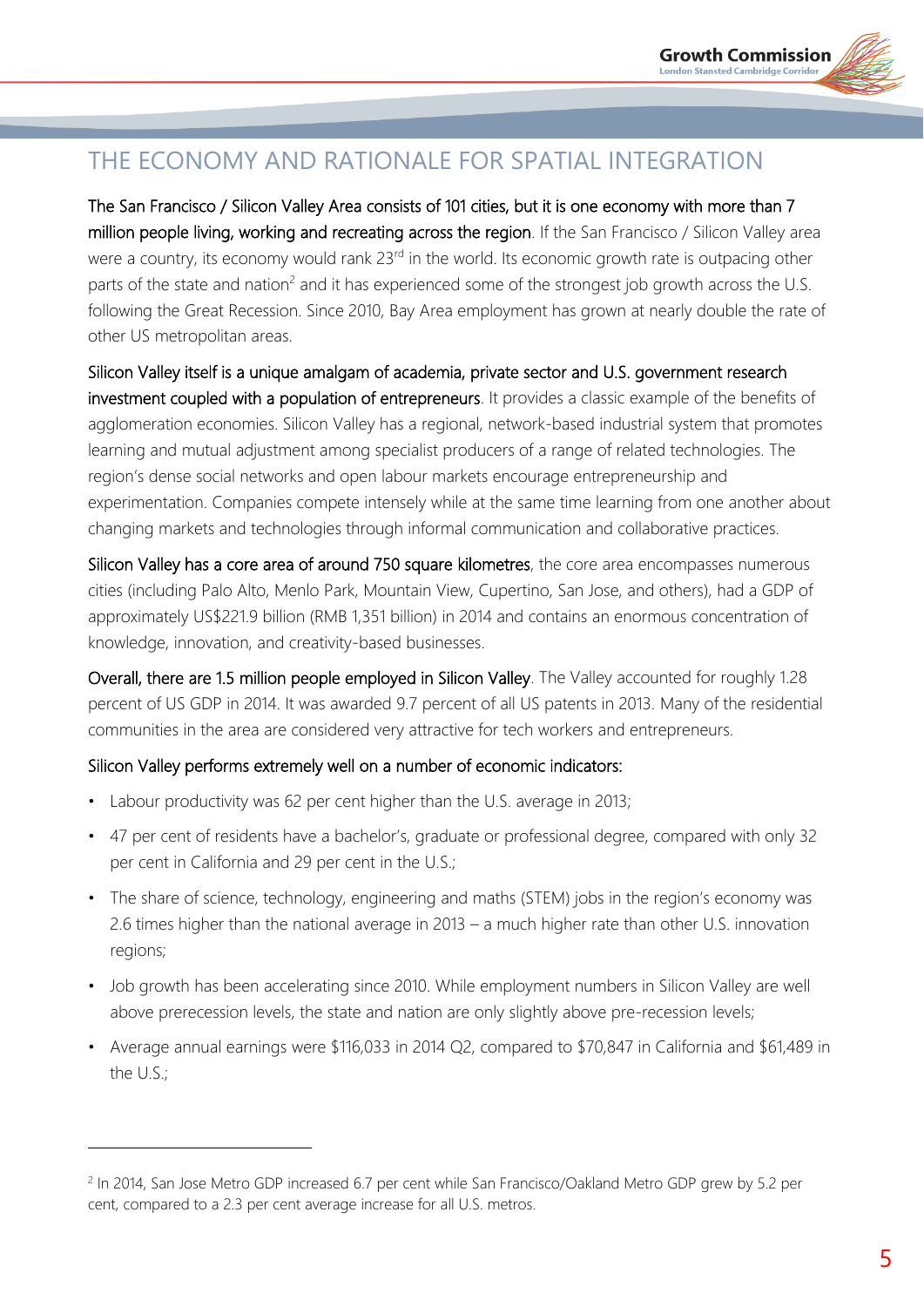- Silicon Valley accounted for 46.9 per cent of all California's patent registrations and 12.7 per cent of all patent registrations across the U.S. in 2013;
- Venture capital (VC) investments in Silicon Valley and San Francisco totalling \$7.4 billion in the first three quarters of 2014 – represented 43 per cent of all investments across the U.S.

Silicon Valley's top 50 companies in 2015 based on revenue<sup>3</sup>: Apple, Hewlett-Packard, Google, Intel, Cisco Systems, Oracle, Gilead Sciences, eBay, Synnex, Facebook, Applied Materials, SanDisk, Symantec, Sanmina-SCI, Agilent Technologies, NetApp, VMware, Advanced Micro Devices, Netflix, Salesforce.com, Lam Research, Nvidia, Juniper Networks, Yahoo!, Intuit, Electronic Arts, Adobe Systems, Tesla Motors, Varian Medical Systems, SunPower, KLA-Tencor, Equinix, Xilinx, Trimble Navigation, Maxim Integrated Products, Brocade Communications, LinkedIn, Bio-Rad Laboratories, Intuitive Surgical, Synopsys, Altera, VeriFone Systems, Super Micro Computer, JDS Uniphase, Cadence Design Systems, Linear Technology, Fairchild Semiconductor, Omnivision Technologies, Atmel, and Twitter.

Many world-famous companies have their own campuses in Silicon Valley, but many smaller companies prefer to locate in San Francisco. San Francisco is home to many start-ups and small companies. Many firms start in San Francisco and move to Silicon Valley when they get larger. The SoMa (South of Market Street) area is the leading tech centre in San Francisco. It has 2.33 million square meters of office space and is home of numerous start-up companies. More than US\$2.4 billion was invested in real estate developments just between 2011 and 2013. The area has many museums and cultural institutions, but is also known for its low income residents. New residential towers serve high-tech employees. Tech companies have been attracted into SoMa through tax breaks on income and stock options that have made the area very attractive to start-ups.

# Key industries and the knowledge-based economy

Healthcare & Social Services and Computer Hardware Design & Manufacturing are Silicon Valley's largest employment sectors, while Internet & Information Services and Software have been the fastestgrowing employment sectors since 2007.

#### Largest employment sectors (>50,000 in employment in 2014 Q2)

- Healthcare & Social Services 143,562 (9.7 per cent of all SV employment)
- Computer Hardware Design & Manufacturing 138,980 (9.4 per cent)
- Retail 133,587 (9.0 per cent)

- Accommodation & Food Services 120,780 (8.2 per cent)
- Education 116,474 (7.9 per cent)
- Construction 61,808 (4.2 per cent)
- Semiconductors & Related Equipment Manufacturing 50,029 (3.4 per cent)

<sup>3</sup> [http://www.mercurynews.com/business/ci\\_27932727/sv150-searchable-database-silicon-valleys-top-150](http://www.mercurynews.com/business/ci_27932727/sv150-searchable-database-silicon-valleys-top-150-companies?source=infinite-up) [companies?source=infinite-up](http://www.mercurynews.com/business/ci_27932727/sv150-searchable-database-silicon-valleys-top-150-companies?source=infinite-up)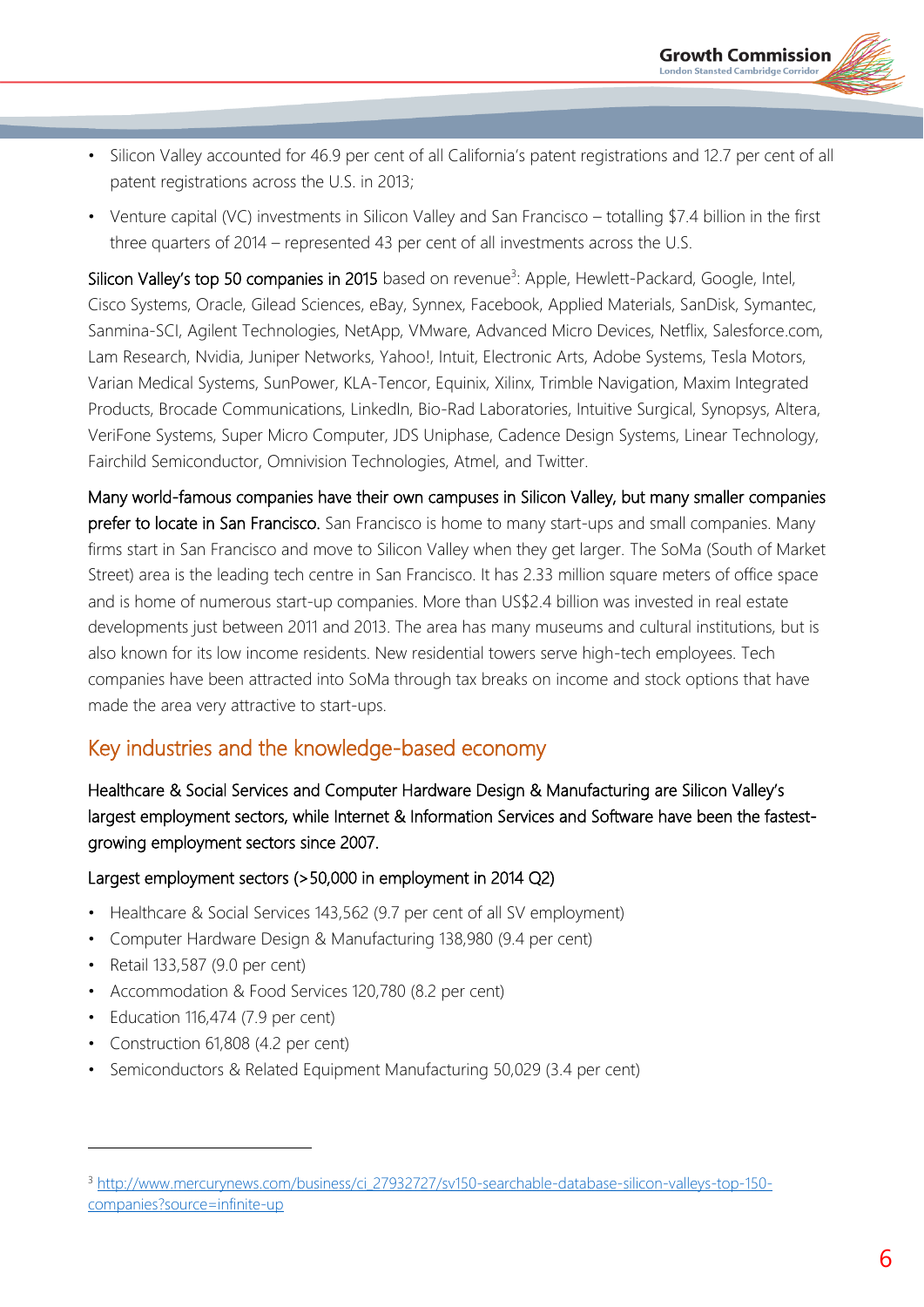#### Fastest growing sectors 2007-2014

- Internet & Information Services +114.8%
- Software  $+37.9%$
- Management Offices +36.0%
- Other Sectors +35.6%
- Computer Hardware Design & Manufacturing +27.8%
- Personal Services+26.0%
- Healthcare & Social Services +25.2%
- Education +24.3%
- Technical R&D (including Life Sciences) +21.1%
- Technical & Management Consulting Services +20.7%

The region's economy benefits from diversity and a high concentration of technology industries. Unlike most technology hubs, the region is not dominated by a single large tech company or sector. In addition to being highly concentrated, the area's technology industry is highly diverse, spanning hardware, software, biotech, clean tech, communications, and social media. This diversity helps drive innovation as different technologies come together to create entirely new products, and it creates resilience despite major shifts in specific technology areas.

#### Innovation industries contribute significantly to the San Francisco / Silicon Valley area economy.

Innovation industries – comprising Biotechnology & Pharmaceuticals, Clean Technology, Software Telecommunications Services, Internet & Information Services, Medical Devices, Information Communication Technology Product & Component Manufacturing, Aerospace, Other High-Tech Production & Manufacturing, Other Media & Broadcasting, and Specialised Innovation Services – generated roughly 33 per cent of Silicon Valley's annual output in 2013, and directly employed 26 per cent of the workforce in the first quarter of 2014. Between 1993 and 2013, GDP in innovation industries in Silicon Valley more than doubled while the rest of the economy grew by 45 per cent. In addition, creation of one high-tech job is estimated to help generate roughly five jobs across the service sector.

Innovation industries are comprised of companies that research, develop and/or scale new technologies, uses and processes, or support the development of start-up companies. These industries typically employ a high proportion of workers with STEM educational backgrounds. These innovation industries are heavily reliant on foreign-born talent: 56 per cent of Silicon Valley's STEM workforce and nearly 70 per cent of its software developers were foreign-born in 2013.

Silicon Valley's ability to develop new technologies and businesses is stronger than other key innovation regions in the U.S., based on high levels of VC deals and investments, robust later-stage start-up company valuations and a vast majority of the region's initial public offerings in innovation industries. Silicon Valley is globally recognised as having the best climate for tech start-up businesses. According to the Startup Genome Project, Silicon Valley start-ups raise more money, are more successful, create more jobs and have a larger support system than other locations.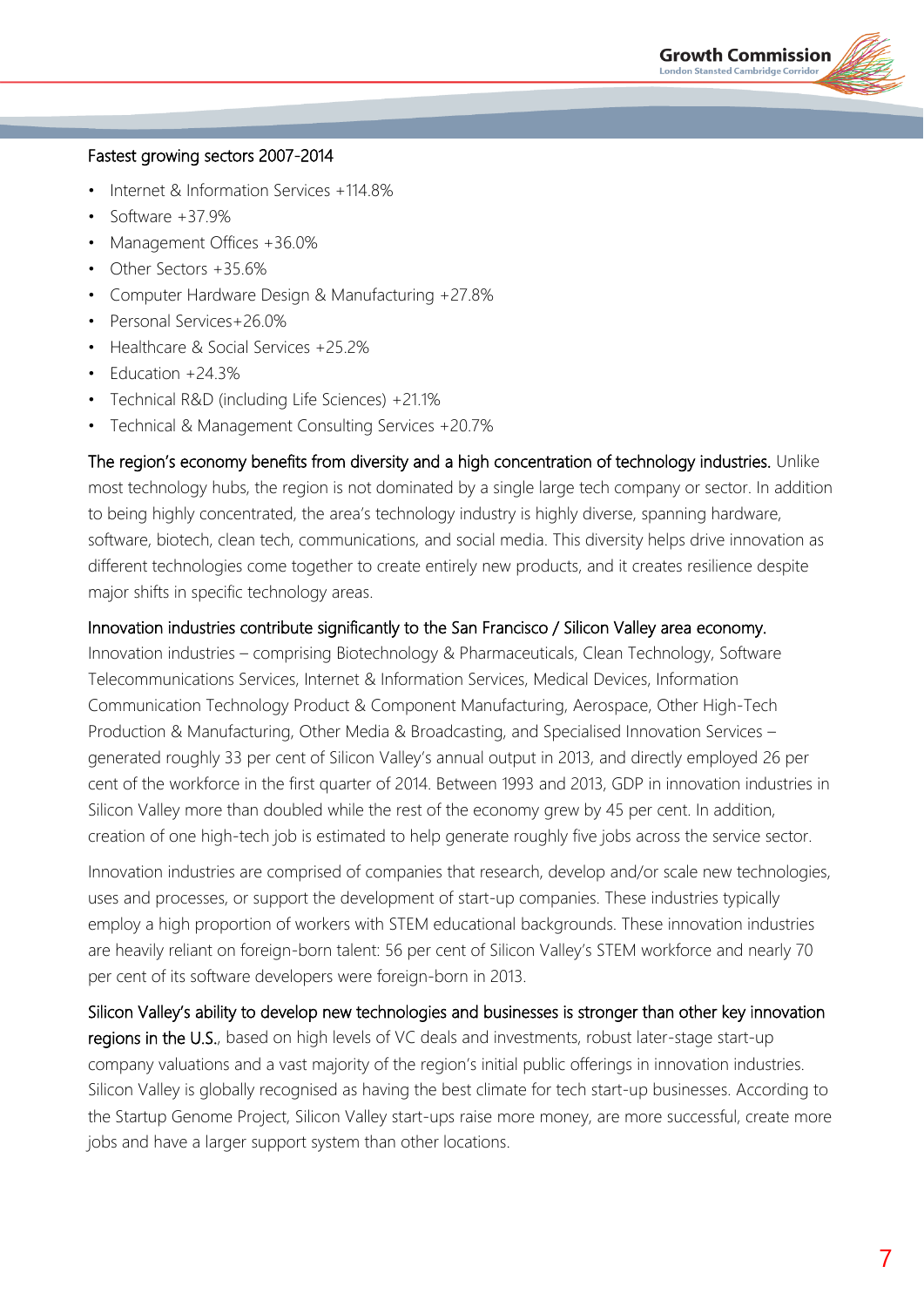Tracking the areas of VC investment over time provides valuable insight into the region's longer-term direction of development. VC investments in Silicon Valley reached \$7.4 billion in the first three quarters of 2014 – more than in any other year since 2000. More than half (55 per cent) of VC investments were in Software – a share that has risen steadily over the previous five years. Much smaller shares went to Biotechnology (10 per cent), Media and Entertainment (8 per cent), and Medical Devices and Equipment (8 per cent). Cleantech VC investments increased dramatically in 2014, with a large portion of cleantech VC investment going into Energy Efficiency (40.6 per cent).

Patent registrations also track the generation of new ideas, as well as the ability to disseminate and commercialise these ideas. In 2013, Silicon Valley accounted for 46.9 per cent of all California's patent registrations and 12.7 per cent of all patent registrations across the U.S. The largest share of patents was in Computers, Data Processing and Information Storage (40 per cent), with a large share in Communications (24 per cent). 581 patents were granted per 1,000 population Silicon Valley, compared to an average of 95 across California as a whole.

# ENABLING ASSETS, INFRASTRUCTURE AND POLICIES

# Enabling assets

Talent: Silicon Valley's strength in innovation industries is derived in large part from having one of the strongest and most specialised talent bases in the world. 71 percent of companies surveyed by Silicon Valley Leadership Group reported that access to skilled labour was a top strength of the region. Silicon Valley has the second largest total number of STEM workers with a Bachelor's degree or higher of innovation regions across the U.S., and the highest STEM share of the workforce within the economy. International talent plays a particularly important part in meeting demand for specialised workers in Silicon Valley – as demonstrated by the region's high immigration rates and a very high share of foreignborn workers in STEM fields.

Risk Capital: Risk capital enables scaling and growth of early stage businesses. High-risk investments, such as VC, angel investment and other forms of early stage equity and debt, facilitate start-up company development by providing funding to hire workers and secure necessary assets before companies are able to access traditional bank loans. Silicon Valley has traditionally been a leader in VC investments, and remains dominant among the U.S. innovation regions in terms of levels of funding.

Research and Development: R&D activities help to seed technology development in the long term. R&D expenditures represent longer run investments in innovative concepts, process improvements and products. Universities, federal labs, private research institutions and business R&D and design departments comprise the collective research and development assets of the region. Business and institutional R&D activities are an important influence in Silicon Valley, with many companies opting to locate their research, development and/or design centres in the region.

Innovation Processes: Innovation processes are at the core of Silicon Valley's leadership in innovation industries. The region has historically been a world leader in commercialisation and entrepreneurship, building on its strong risk capital and talent assets. Silicon Valley continues to demonstrate strength in its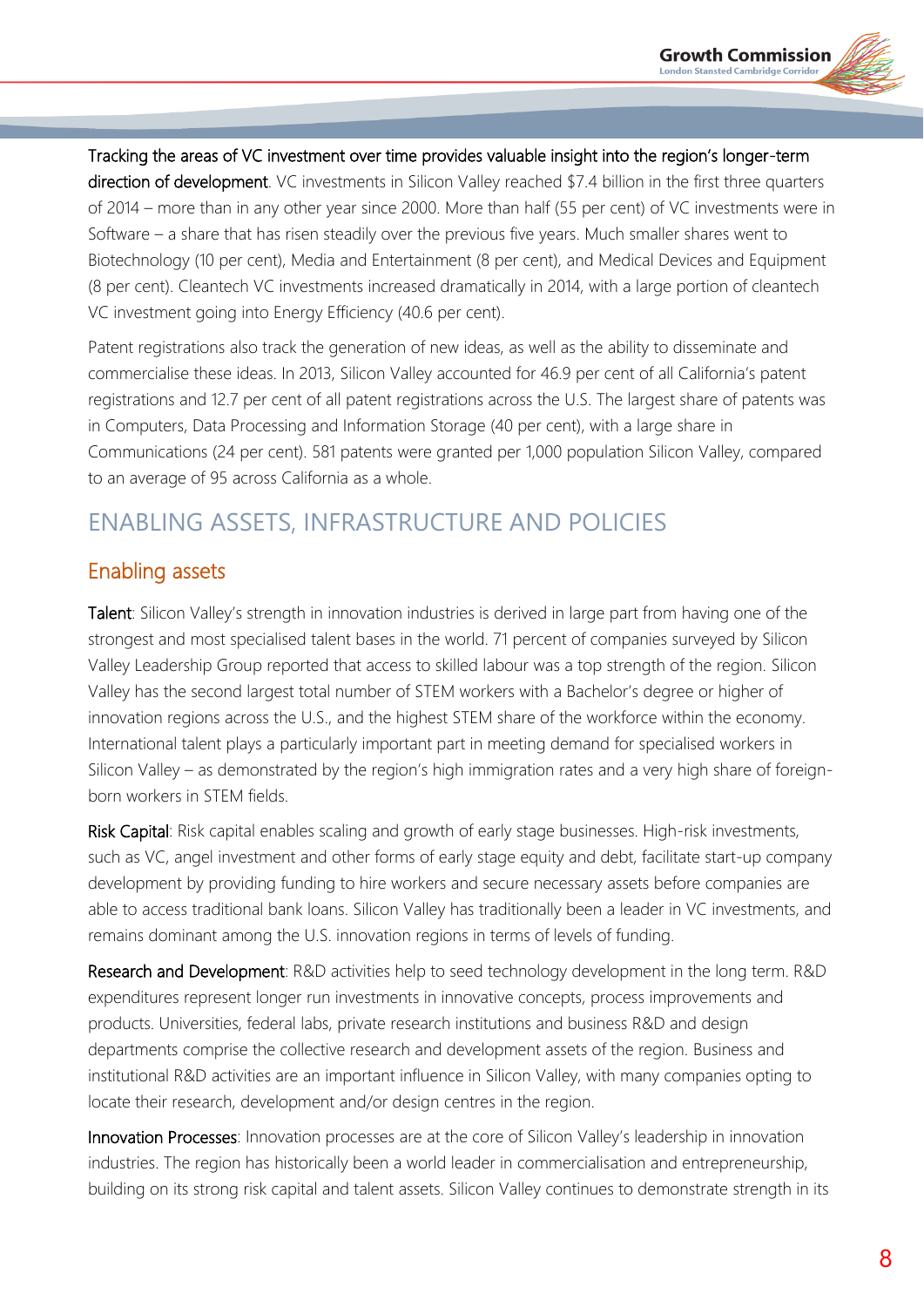ability to scale technologies, although rapid growth in very early stage funding in recent years has intensified competition among start-up businesses for later rounds of funding. Among companies able to secure follow-on investments, valuations for late stage, pre-exit companies are at recent highs.

# Enabling infrastructure

Transportation in the San Francisco / Silicon Valley area is reliant on a complex multimodal infrastructure consisting of roads, bridges, highways, rail, tunnels, airports, and bike and pedestrian paths. The Bay Area is home to two-dozen primary public transit operators that offer bus, rail, ferry and shuttle services in the region. Together, the Bay Area's transit services carry an average weekday ridership of more than 1.1 million. The combined annual operating budget of the transit agencies was over \$2.5 billion in 2013- 14, placing this region among the top transit markets in the nation.

The development, maintenance, and operation of these different modes of transportation are overseen by various agencies, including the California Department of Transportation (Caltrans), the Association of Bay Area Governments, San Francisco Municipal Transportation Agency, and the Metropolitan Transportation Commission.

A 2011 Brookings Institution study ranked the San Francisco Metropolitan Statistical Area (MSA) and the San Jose MSA sixteenth and second, respectively, on transit coverage to job access. Another nationwide study, conducted by the University of Minnesota in 2014, ranked the San Francisco MSA second and San Jose MSA tenth.

Metro/Heavy Rail: Bay Area Rapid Transit (BART) is a heavy-rail public transit and subway system connecting San Francisco with cities in the East Bay and suburbs in northern San Mateo County. BART's rapid transit system operates five routes on 104 miles of line, with 44 stations in four counties. BART is the fifth-busiest heavy rail rapid transit system in the U.S. Extension projects are currently underway<sup>4</sup>.

### Commuter Rail

 $\overline{a}$ 

- Caltrain provides a commuter rail service on the San Francisco Peninsula, linking the cities of San Francisco, San Jose, Gilroy, and numerous peninsula cities in between;
- The Altamont Commuter Express (ACE) provides a commuter rail service from the Central Valley into Silicon Valley, terminating in the San Jose Diridon Station;
- The Capitol Corridor connects Bay Area cities to Sacramento, and features BART transfer stations at Richmond and the Oakland Coliseum.

<sup>4</sup> A 5-mile extension of BART south to Warm Springs / South Fremont station is currently under construction. The Warm Springs extension will bring BART south to the Santa Clara County line. Phase 1 of the Silicon Valley extension is also planned to continue the Warm Springs Extension to the Berryessa neighbourhood station in San Jose, linking the BART system to the Santa Clara VTA light rail. \$900 million in funding by the Federal Transit Administration was awarded in March 2012, and the project officially started construction in April 2012, with this Phase 1 of the extension scheduled to be operational (e.g. for system testing) by late 2016, with revenue service currently scheduled to begin in 2018.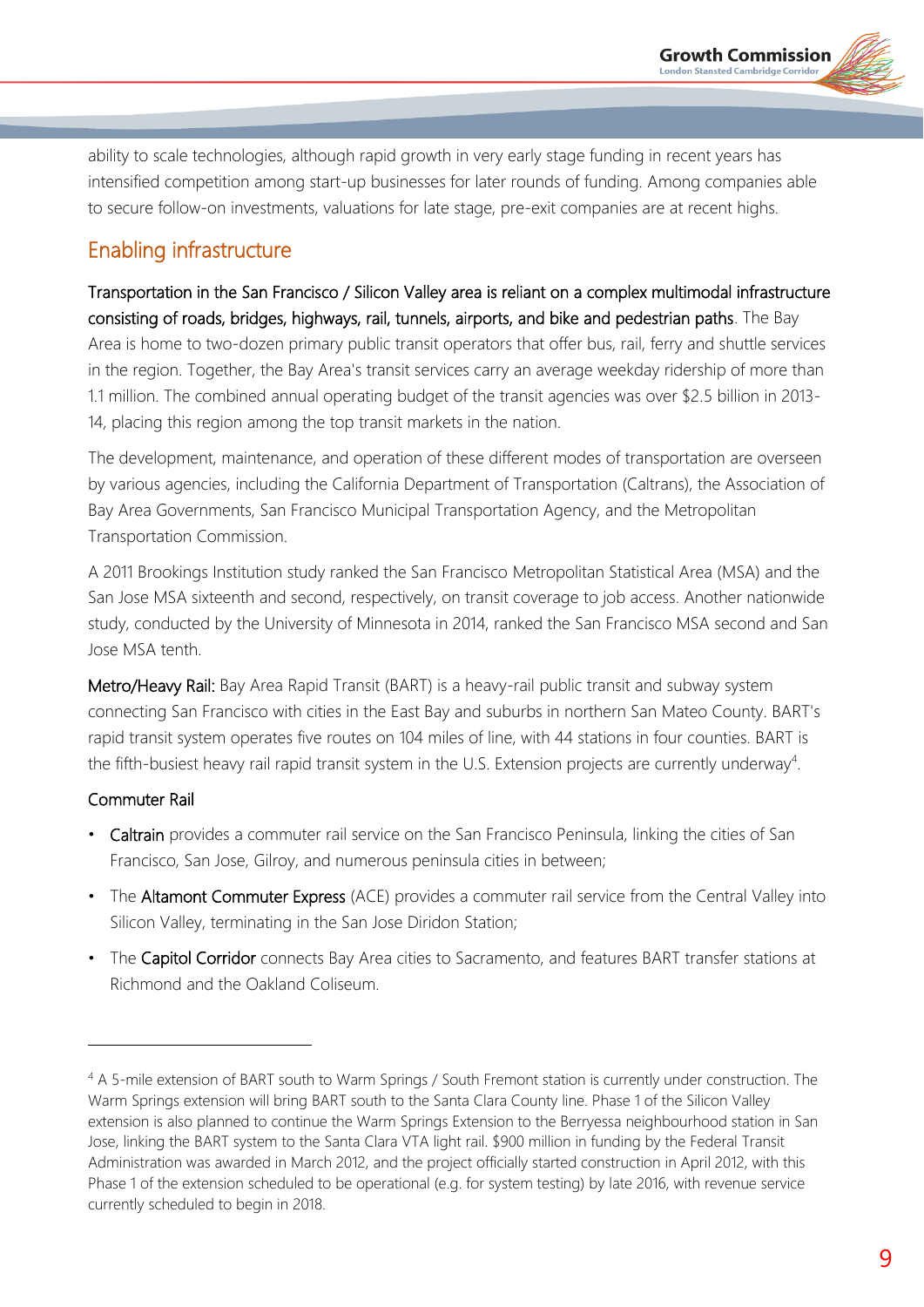Light Rail: The Bay Area has two light rail systems: Muni Metro – run by San Francisco Municipal Railway, which operates within the city of San Francisco, and VTA Light Rail – run by the Santa Clara Valley Transportation Authority, which operates within Santa Clara County.

**Bus Services:** A series of overlapping bus agencies provide additional public transit coverage to the San Francisco / Silicon Valley area both served and not served by rail transit. The four largest agencies, Muni, AC Transit, SamTrans, and VTA operate within the City of San Francisco, East Bay, the Peninsula, and South Bay respectively, although their service areas generally overlap with neighbouring agencies and numerous smaller agencies.

Bridges: The area has eight trans-bay toll bridges, adding add cohesion to the regional transportation system by connecting communities across the bay.

### The following airports are served by commercial airlines. In addition, there are many general aviation airports in the region.

- San Francisco International Airport (SFO): The busiest in the region, the seventh leading passenger airport in the U.S., the 19th largest air cargo airport in the U.S. and the twenty-fifth busiest airport in the world by passenger count. In 2012, on-site, off-site and spin-off activities in the region resulted in a total economic footprint of SFO in the Bay Area to almost \$55.8 billion in business sales, including \$19.6 billion in total payroll, and more than 288,000 jobs<sup>5</sup>.
- Oakland International Airport (OAK): The second-busiest airport in the region and a major base airport for Southwest Airlines.
- Mineta San Jose International Airport (SJC): The third-busiest and fastest-growing airport in the Bay Area.

Regional Transportation Plan: Plan Bay Area 2013-2040 is a long-range integrated transportation and land-use/housing strategy for the San Francisco Bay Area – approved by the Association of Bay Area Governments and the Metropolitan Transportation Commission in July 2013. Plan Bay Area's transportation element specifies how \$292 billion in anticipated federal, state and local funds will be spent through to 2040. Nearly 87 per cent will be used to maintain and operate the existing transportation. Maintenance and operation of the Bay Area's existing public transit services will receive about 54 per cent of the revenues; 32 per cent will be spent on street, road, highway and bridge maintenance; 7 per cent will be spent on transit expansion; 5 per cent will be spent on roadway and bridge expansion.

# ENABLING POLICIES

# Regional Governance Issues

The San Francisco / Silicon Valley area's governance structure is complex due to its fragmented system of 26 independent transit operators and individual planning departments in 101 cities across nine

<sup>5</sup> 2013 Economic Impact Study of San Francisco International Airport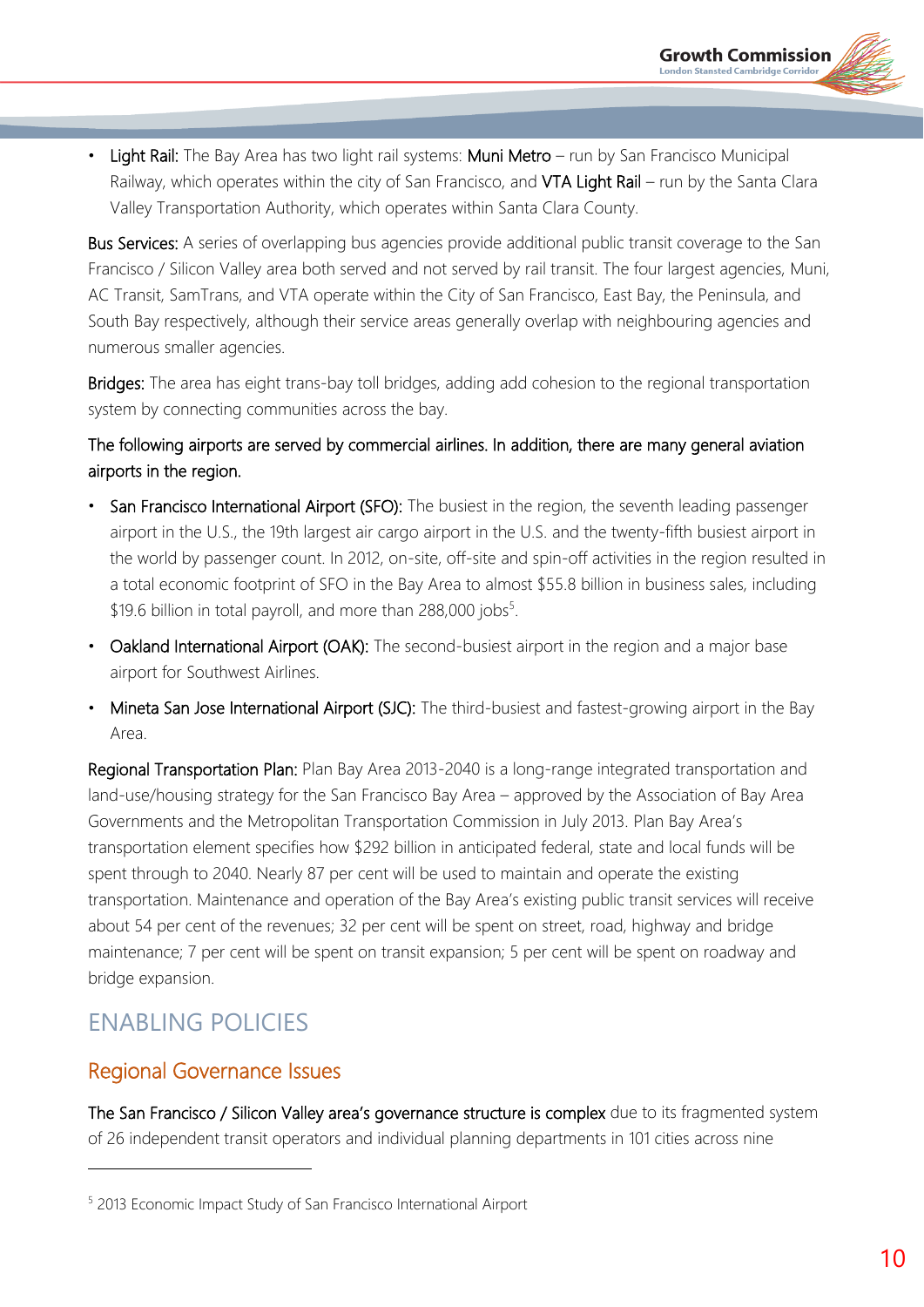counties. While the Bay Area has no formal regional government with broad powers delegated to it, regional governance exists in the multiple regional agencies with policy-making power.

The San Francisco / Silicon Valley area's governance structure consists of four pillar agencies, each with a distinct mission and authority. Transportation is handled by the Metropolitan Transportation Commission (MTC); land use by the Association of Bay Area Governments (ABAG); air quality by the Bay Area Air Quality Management District (BAAQMD); and the bay front by the San Francisco Bay Conservation and Development Commission (BCDC). Each aims to maintain a regional perspective, but often protect the influence of cities and counties in the region through their deliberative processes.

Sustaining the region's economic competitiveness is not central to the planning efforts and decisionmaking of any of these regional agencies, the business community is largely uninvolved, and local leaders have no formal forum to engage in discussions on the economy and job growth at a regional level.

As identified in the Bay Area Council Economic Institute's<sup>6</sup> regional economic strategy roadmap, the Bay Area would benefit from a regional approach to competitiveness and quality of life issues given the regional nature of the economy, labour market, housing needs, and infrastructure needs, as well as the quickening pace of change in the global economy.

Finding the appropriate balance between maintaining the influence of local governments while inserting a greater degree of pragmatic regionalism into the Bay Area's governance structure can be a first step in tackling many of the area's regional policy. Parochial interests (at the local level and even within regional agencies) can stunt the progress that is required to sustain economic vitality and grow broad-based opportunity in the region.

# Regional Economic Strategy Roadmap

 $\overline{a}$ 

Given the regional nature of the area's economy, its labour pool, housing market, job centres and commuter flows, the Bay Area Council Economic Institute recognised the need for a regional economic strategy. In 2012, it produced 'The Bay Area: A Regional Economic Assessment', a detailed economic analysis of the region, at the request of the Bay Area's regional agencies as well as the region's leading business and economic development organisations. While the region enjoys many economic strengths, issues such as housing cost and availability, congestion, regulatory efficiency, and a lack of strategic focus on regional economic priorities surfaced throughout the analysis. The Regional Economic Assessment

<sup>&</sup>lt;sup>6</sup> Since 1990, the Bay Area Council Economic Institute has been the leading think tank focused on the economic and policy issues facing the San Francisco/Silicon Valley Bay Area. It is governed by a Board of Trustees composed of approximately 60 public, private, academic, labour and community leaders. A valued forum for stakeholder engagement and a respected source of information and fact-based analysis, the Institute is a trusted partner and adviser to both business leaders and government officials. Through its economic and policy research and its many partnerships, the Institute addresses major factors impacting the competitiveness, economic development and quality of life of the region and the state, including infrastructure, globalisation, science and technology, and health policy. The Institute is housed at and supported by the Bay Area Council, a public policy organisation that includes hundreds of the region's largest employers.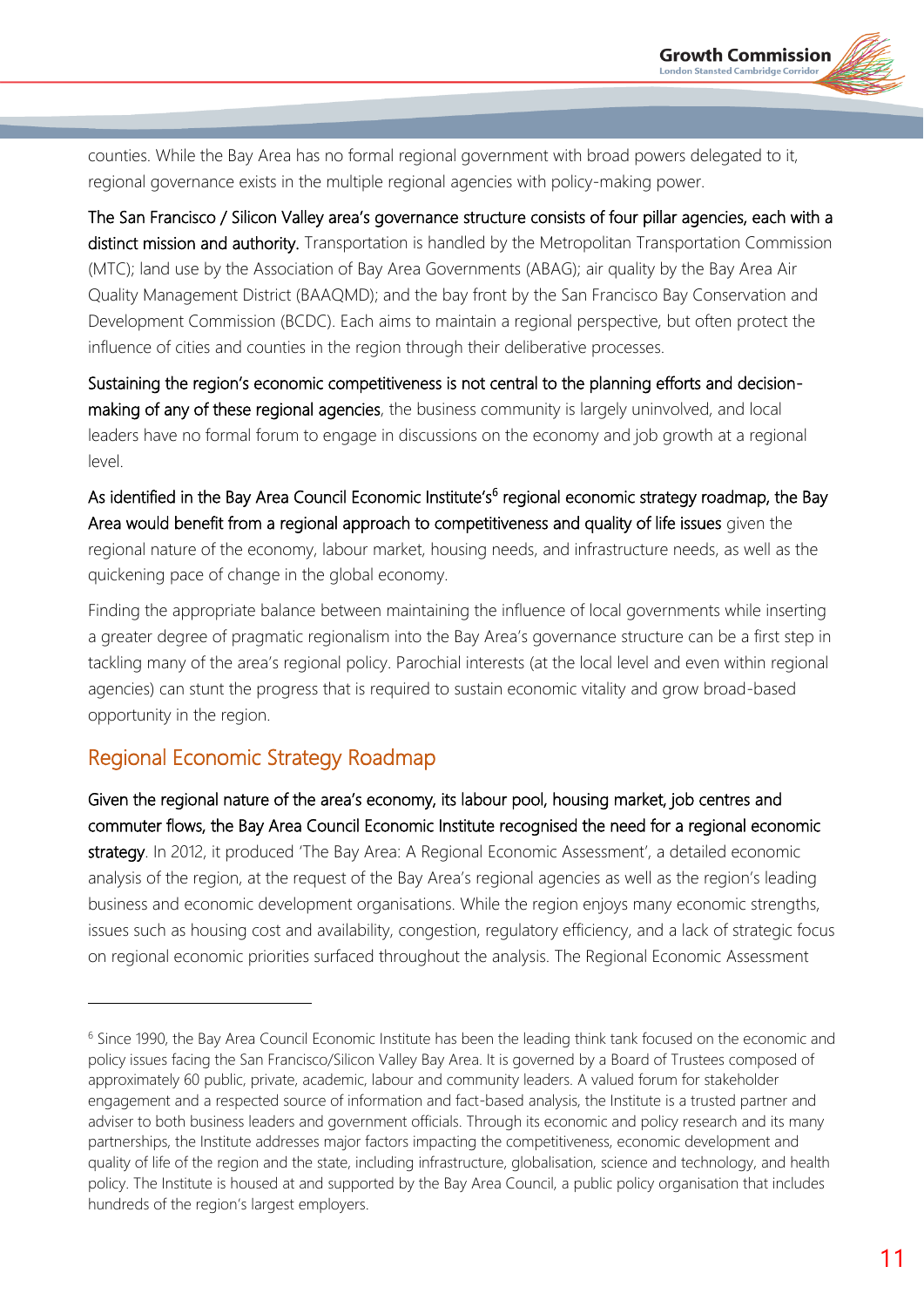found that these issues pointed to the need for both a more effective partnership between business and government on economic issues and a stronger sense of shared purpose surrounding the region's growth and development.

Regional planning and visioning efforts to date have focused primarily on bettering the environment through reduced vehicle miles travelled and smarter land use patterns, and they have approached the Bay Area's economy through the specific lens of improving career pathways for low and moderate income workers. While these are important and revealing documents, the Bay Area lacked a clear strategy for supporting economic growth and expanding economic opportunity.

The intention of the Bay Area Council Economic Institute in the development of the Regional Economic Strategy Roadmap was to bolster the economic leg of the 'Three E' stool: Environment, Equity, and Economy. Launched in late-2015, the strategy was the product of many in-depth conversations with business leaders and others from the public and independent sectors over the course of a 12-month engagement process to identify the top opportunities for growing broad-based prosperity in the region. The result was a series of cohesive policy recommendations to strengthen the Bay Area's economy and identify tangible actions for regional agencies. The five major areas of recommendations are presented in Appendix A in this report.

# Regional Economic Development Partnership

As above, the current governance structure of the region lacks an agency dedicated first to the economy. In its regional economic strategy, the Bay Area Council Economic Institute has recommended that a regional body should be created to focus on how to build and sustain the Bay Area's global economic competitiveness, with a focus on facilitating strategic business growth and job creation. The organisation, with the proposed name 'Bay Area Regional Economic Development Partnership', would have three core missions: marketing the region to businesses and investors, creating a platform for ongoing engagement between business and government on regional economic priorities, and enabling the strategic development of public land. A regional economic development body would also assist with the retention and expansion of existing regional employers and support the attraction of new employers to the Bay Area.

# KEY CHALLENGES FACING SILICON VALLEY / THE BAY AREA

There is much perception that the Bay Area has not prepared for the normal pace of growth over the last several decades. As jobs and population increase and the housing crisis worsens, traffic congestion is growing, and the severity of the region's infrastructure crisis is becoming evident. Disparities in income and employment opportunities also remain. The Bay Area Council Economic Institute's Regional Economic Strategy Roadmap Findings and Recommendations suggested five major challenges and solutions facing the region that required collaboration in order to succeed. These have been augmented and added to below (totalling 7 major challenges), using a range of sources of information and analysis.

1. Infrastructure: The San Francisco / Silicon Valley area needs to facilitate best-in-class infrastructure investment to support the growth of the regional economy. A recent California Forward analysis has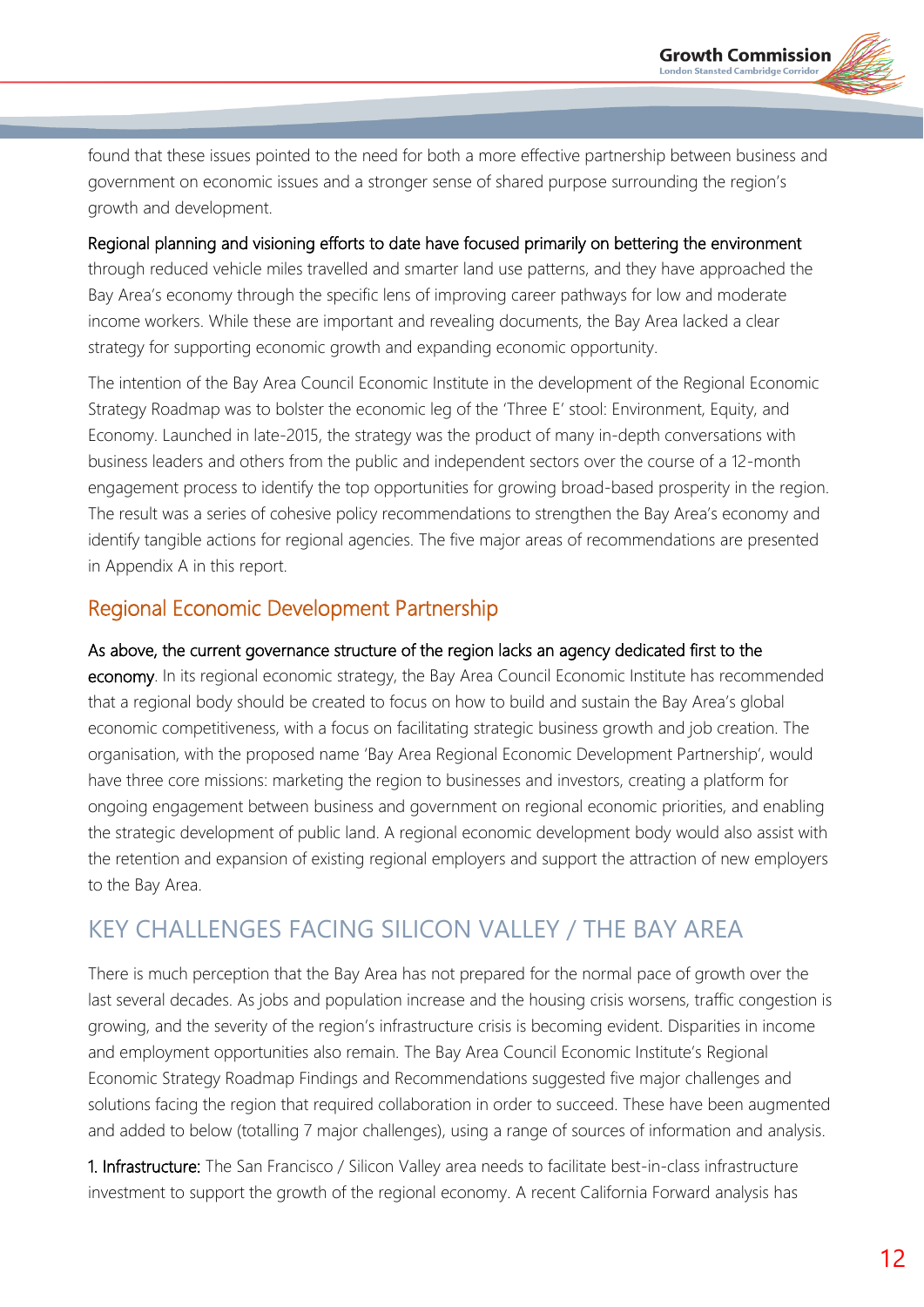found that California faces an infrastructure finance requirement of \$853 billion over the coming decade. The greater part of this deficit – nearly \$300 billion – is in transportation, which remains a critical need as the state's population expands and businesses continue to grow. Addressing these challenges in the Bay Area is compounded by three factors: a decline in state and federal investment in transportation, a fragmented local governance system for infrastructure, and the lack of a sufficiently empowered regional authority that can manage and invest in infrastructure on a comprehensive level. The Bay Area Council Economic Institute recommends solutions such as regional restructuring, reform of existing public institutions, funding tools and more efficient and effective joint infrastructure planning.

2. Housing: The San Francisco / Silicon Valley area housing costs and rent prices are at an all-time high, and are highest in Silicon Valley and San Francisco. The ongoing failure to construct new housing in line with demand is primarily responsible for extraordinarily high housing prices: The Bay Area region permitted just 193 housing units per 1,000 new residents from 2012 to 2013, compared to the national average over this period of 384 new units per 1,000 new residents.

With the region having the most expensive housing costs of the key U.S. innovation regions, it has lost some ground in terms of attracting people to relocate there, particularly U.S.-born talent. Continuing to draw and retain talent within the region requires re-examining barriers to housing development in order to help address soaring housing prices.

High housing costs in the San Francisco / Silicon Valley area have reached a crisis level, and regional policies need to address this issue by incentivising sustainable growth and combating resistance to development. The region's strong economy has contributed to runaway housing costs and an inability for the Bay Area to increase its housing stock – especially for affordable rental units – has exacerbated a supply and demand mismatch. The various carrots, sticks, and levers that were supposed to incentivise sustainable growth are either not being employed or they are not sufficient to combat restrictive planning and zoning standards and resistance to new development at the local level. The target-setting and planning processes of Plan Bay Area also do not sufficiently recognize or consider the many economic factors that drive demand for housing and where it should be situated.

3. A regional focus for economic development. Unlike most economic regions that concentrate around a single major city, the San Francisco / Silicon Valley area economy consists of three major cities, nine counties, and nearly 100 smaller cities. Each local government in the region has its own strategy for attracting and retaining jobs, with little coordination across the region and competition between jurisdictions at many times. Many of these local efforts have been successful in creating an environment more conducive to economic growth though a more regionalised approach can serve to complement and strengthen these initiatives. One solution has been mooted to create a Bay Area Regional Economic Development Partnership, a regional body that would sustain the Bay Area's global economic competitiveness, as well as providing local governments with concrete planning and other support to unlock development potential.

4. Skills and workforce development. As tools and industries change, jobs and the skills required for those jobs also change. Increasingly, these changes are creating mismatches between the skill sets of workers and those required by the region's employers. This is the case for growing technology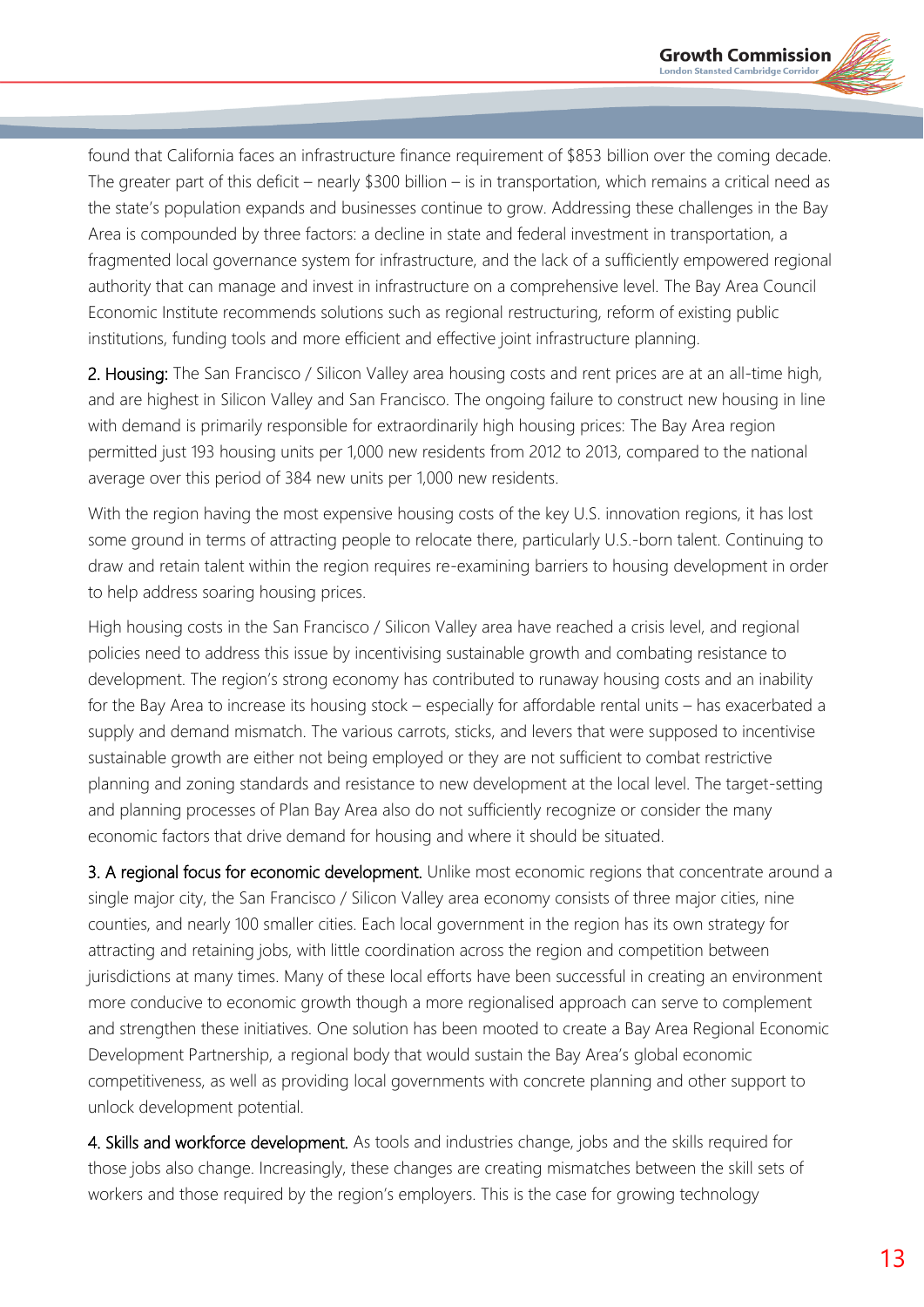companies as well as for established employers in the public and private sectors. The growing skills gap has major implications for middle-wage opportunities, where employers are challenged to fill available positions. Many sectors also face an ageing workforce with large numbers of key employees nearing retirement, and the pipeline for skilled replacement workers is not sufficient.

The San Francisco / Silicon Valley area's labour market is regional, but current workforce development efforts are limited to specific places within the region. Particularly in the area of technical training, a lack of regional vision creates duplicative programming and gaps in the region's workforce investment programs. The Bay Area's high cost of housing also contributes significantly to the recruitment and retention challenges faced by employers.

Immigration restrictions are also causing difficulties for employers. Silicon Valley's strength in innovation industries is derived in large part from having one of the strongest and most specialised talent bases in the world, in large part driven by immigration of high-skilled workers. At present, U.S. immigration laws restrict the number of high-skill entrants to the U.S., and involve long periods of delay and uncertainty in processing. While the region's universities, companies and start-up culture are magnets for foreign talent, each year thousands of tech workers and other professionals return home because of immigration restrictions and delays.

5. Lack of investment in transportation systems. Housing supply constraints and high prices have forced many San Francisco / Silicon Valley area residents to look for housing outside of high-demand areas, where lower housing costs are accompanied by longer commutes. This has strained the Bay Area's transportation systems, including its highways and public transit operations, and led to greater congestion and longer commute times<sup>7</sup>. Traffic within gateway corridors to the nine-county region is adding to congestion, as 587,000 vehicles travelled between the San Francisco / Silicon Valley area and neighbouring counties daily in 2013 – the highest level in seven years and a 34 per cent increase since 1992<sup>8</sup>. With more people on the move, traffic congestion has increased and average speeds have fallen.

Lack of investment in the region's aging and overcrowded transportation systems is undermining the Bay Area's future prosperity. In addition, a lack of strong linkages across transit agencies inhibits a systemic approach to addressing the region's growing and changing transportation needs. The San Francisco / Silicon Valley area's current transportation system is increasingly plagued by congestion and delays, creating lost time for Bay Area workers and lost dollars for the region's businesses. The region's transportation systems are overcrowded and becoming a limiting factor for the Bay Area's future economic prosperity. Vehicles in key highway corridors leading to job centres in San Francisco and

<sup>&</sup>lt;sup>7</sup> In 2013, nearly one in six commuters travelled two hours or more each day, rising from one in eight in 2011. The BART system is also at capacity during peak commute times, as its ridership has grown by 55 per cent since 1998. <sup>8</sup> From 2011 to 2013, average daily vehicle hours of delay on I-580 in the East Bay grew by 26%, now making it one of the most congested freeways in the region. In Alameda County, the crossroads of the Bay Area, time spent delayed in traffic jumped from 12 per cent to 22 per cent of total commute time between 2009 and 2013.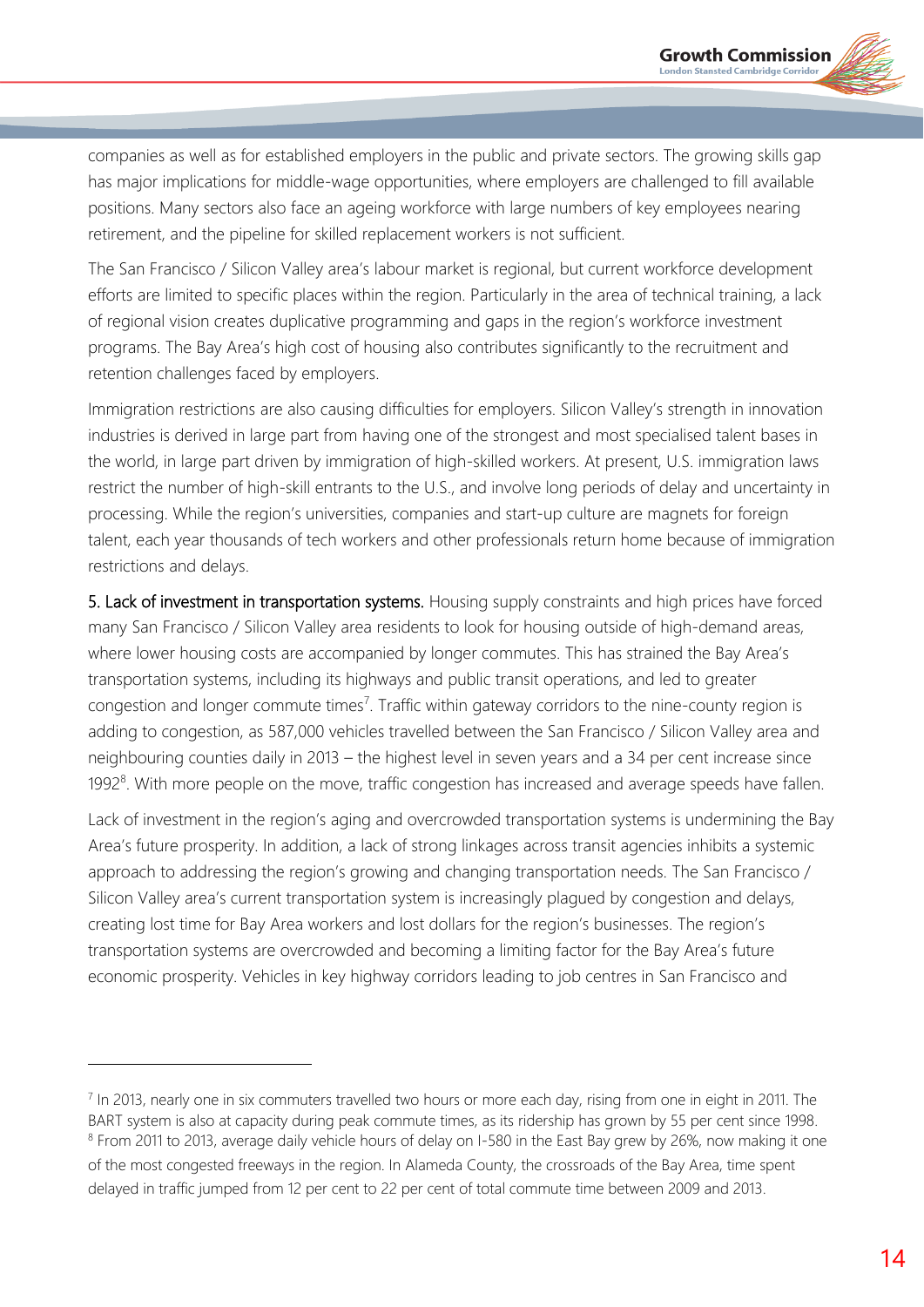Silicon Valley are at a near standstill during rush hour and the region's two major commuter railways - BART and Caltrain—are carrying 'crush loads' and confronting maintenance issues at a growing rate.

6. Falling R&D investment: Falling investment in R&D in the region's universities is a growing concern and may affect innovation leadership in the long run. Federal funding for R&D in the U.S. fell by a total of 9 per cent between 2012 and 2013, and by 5 per cent specifically for non-defence R&D to its lowest level since 2001. Simultaneously, other countries are investing heavily in R&D: over 4.3 per cent of South Korea's overall GDP went to R&D in 2012, and Finland, Germany, Sweden, Taiwan and Japan all invested more heavily as a proportion of GDP than the U.S., which invested just 2.8 per cent.

While Silicon Valley's universities and national labs have high levels of R&D expenditures compared to other innovation regions, the growth in those expenditures has lagged behind. Total R&D expenditure growth among Silicon Valley universities grew by just 9 per cent between 2004 and 2012, while other regions expanded by between 14 and 42 per cent.

7. Income and educational inequality: Gains in income following the recession have been uneven. Income disparities are exacerbated by a growing skills gap. In California, middle-skill jobs account for 50 per cent of California's labour market, but only 40 per cent of the state's workers are appropriately qualified. Wage disparity in Silicon Valley is higher than in other key innovation regions and is linked to educational attainment. While the Bay Area has been successful in preparing youth for success in comparison to state-wide averages, these educational outcomes are not widely shared across income levels or ethnicity. Roughly 30 per cent of Hispanic and African-American students meet entrance requirements for the University of California and California State University systems, well below Bay Area averages. The region must continue to invest in high-quality early education and STEM programs, to ensure that U.S.-born residents are able to access opportunities in innovation industries.

8. Business costs: The high cost of doing business is a long-term strategic issue in the area. Although Silicon Valley is an unequivocally strong location for commercialising technology and starting a business, it is also a comparatively expensive location in terms of high labour, real estate and business operations costs.

The Bay Area Economic Forum proposes a number of responses, which are of interest as prospective future solutions in the London-Stansted-Cambridge Corridor. These are detailed in Appendix A.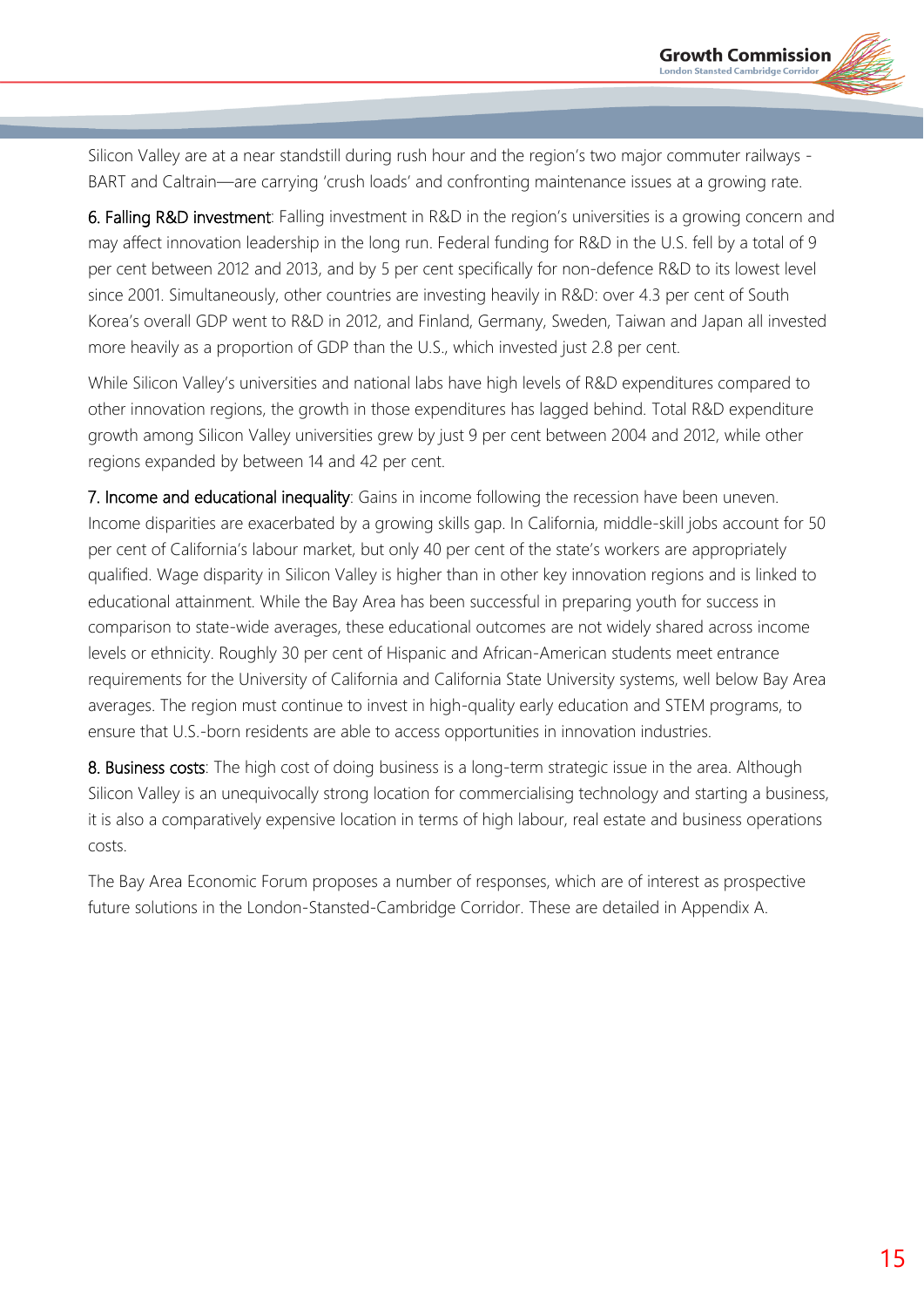# LESSONS FOR THE LSCC AREA

Whilst the experience of San Francisco / Silicon Valley is not directly transferable elsewhere – there are a number of lessons which are worth taking on board:

The San Francisco / Silicon Valley area is vibrant in terms of entrepreneurship, investment finance and marketing as much as innovation, tech and research. What makes it successful is the ability to combine great business acumen and business models with leading edge technologies. The key lesson here is that, whilst important, being good at technology and R&D on their own will not deliver a significant scale of jobs and growth.

Whilst San Francisco is a large metropolitan area, Silicon Valley is a relatively more sparsely populated region that is more rural in nature than urban. The development of the world's pre-eminent technology region would seem to contradict the current trend in thinking that 'densification' and 'agglomeration economies' are the key to realising productivity gains, and encouraging the growth of knowledge based industries. Like the LSCC area's situation adjacent to, and overlapping with London, Silicon Valley comprises as semi-rural area with dispersed towns and small cities, and lies next to / overlaps with a major metropolitan area.

The 'start up' focus of San Francisco complements the more corporate focus of Silicon Valley. San Francisco / Silicon Valley can offer a range of business and community environments to suit different sizes and vintages of tech businesses within the same industries, markets and value chains. As well as the campus offers of Palo Alto and Menlo Park, the SoMa area in San Francisco serves the tech start-up community.

The rail network has attracted the location of new tech start-ups, as they have clustered around the Caltrain station which provides services to Silicon Valley.

Many of the challenges of growth are familiar to the London Stansted Cambridge Corridor and other major tech regions which have experienced high rates of growth over recent years: housing affordability and supply, stressed and often inadequate transport infrastructure, access to talent and skills and workforce deficiencies.

The lack of a coherent regional coordinated approach to strategic infrastructure, land use and services holds back future growth and prosperity in San Francisco / Silicon Valley.

The lack of integration of economic and business needs into land use planning, transport and public services has exposed weaknesses in transport systems, land availability and servicing, and public services such as education.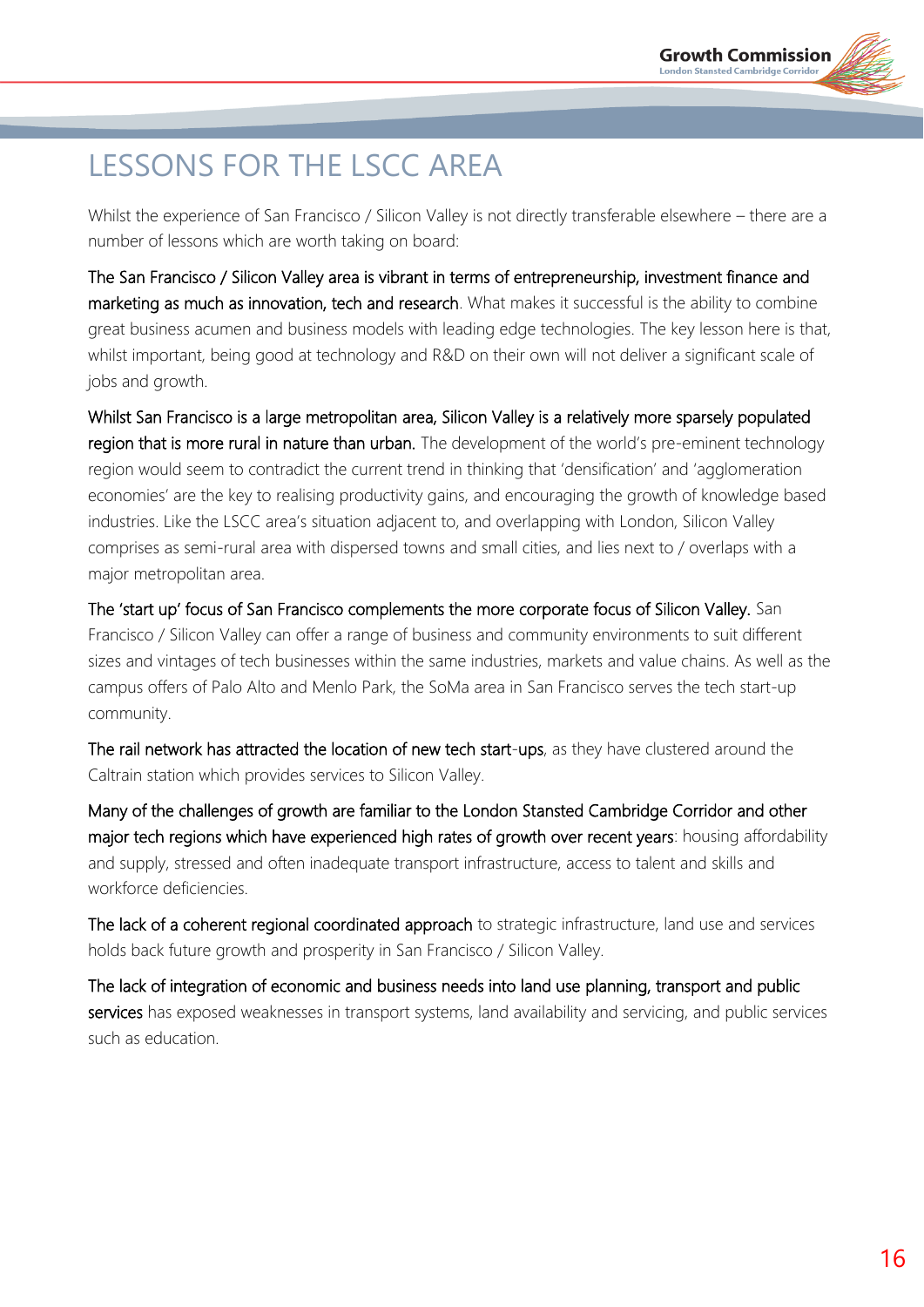# **REFERENCES**

Bay Area Council Economic Institute (2015) 'A Roadmap for Economic Resilience: The Bay Area Regional Economic Strategy'

Saxenian, A. (1996) 'Inside-Out: Regional Networks and Industrial Adaptation in Silicon Valley and Route 128'

Silicon Valley Institute for Regional Studies (2015) '2015 Silicon Valley Index'

Silicon Valley Leadership Group (2015) 'Silicon Valley Competitiveness and Innovation Project – 2015'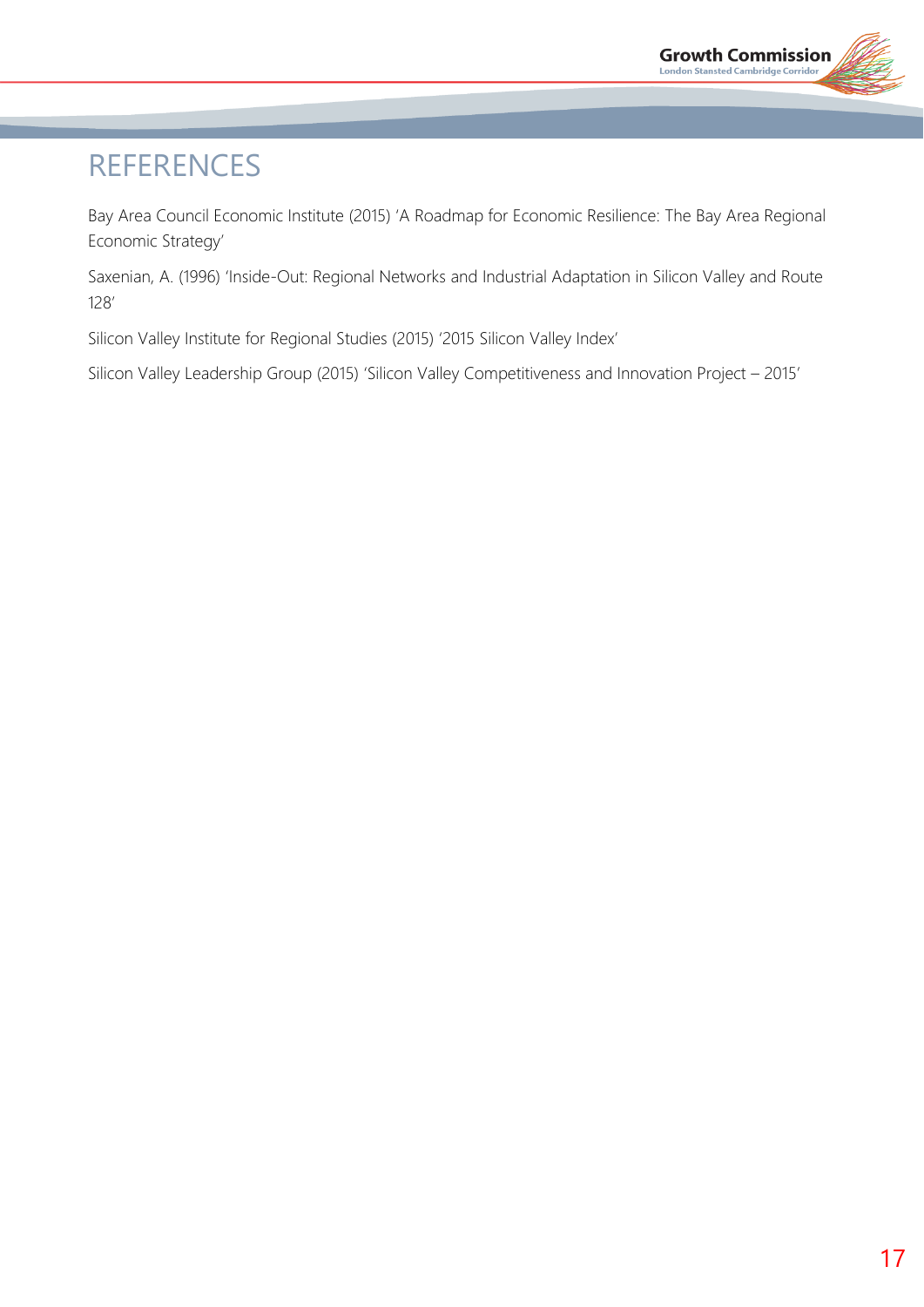# APPENDIX A: BAY AREA FORUM'S PROPOSED SOLUTIONS TO CHALLENGES FACING THE SAN FRANCISCO / SILICON VALLEY AREA ECONOMY

Sourced from: Bay Area Council Economic Institute (2015) 'A Roadmap for Economic Resilience: The Bay Area Regional Economic Strategy'

### *ISSUE 1: INFRASTRUCTURE - The Bay Area needs to facilitate best-in-class infrastructure investment to support the growth of the regional economy.*

PROBLEM: California faces an infrastructure finance requirement of \$853 billion over the coming decade, \$300 billion of which is in transportation, which remains a critical need as the state's population expands and businesses continue to grow.

Addressing these challenges in the Bay Area is compounded by three factors:

- a decline in state and federal investment in transportation
- 2. a fragmented local governance system for infrastructure
- 3. the lack of a sufficiently empowered regional authority that can manage and invest in infrastructure on a comprehensive level.

#### PROPOSED SOLUTIONS

Restructure the financing of public infrastructure through the creation of an empowered regional planning, finance, and management entity.

- Reform existing public institutions. New mechanisms and processes are needed to expedite critical infrastructure development.
- Give the empowered regional entity authority to gain financial support. Funding tools such as expanded tolling on bridges, highway corridors, and express lanes can be leveraged and allocated to key projects.
- Drive project delivery. Improve efficiency in the planning and permitting of infrastructure development. Facilitating public-private partnerships can be helpful, as private sector capital and management expertise can deliver superior value for the public.

#### Develop new sources of traditional and alternative finance to augment public resources.

- Bring a regional funding mechanism to the voters. There is opportunity for a realignment of tax structures related to transportation in the region. A shared regional sales tax, gas tax, or vehicle license fee can supplement existing county transportation sales tax measures.
- Prioritize spending on key regional infrastructure. Projects such as the connection of BART to San Jose, Highway 101 and Caltrain corridor improvements, a new transbay BART tube, and expanded water transit services should have access to shared regional funds.

#### *ISSUE 2: HOUSING -* High housing costs in the Bay Area have reached a crisis level

PROBLEM: The region's strong economy has contributed to runaway housing costs and an inability for the Bay Area to increase its housing stock – especially for affordable rental units. This has exacerbated a supply and demand mismatch. The various carrots, sticks, and levers that were supposed to incentivise sustainable growth are either not being employed or they are not sufficient to combat restrictive planning and zoning standards and resistance to new development at the local level. The target-setting and planning processes of Plan Bay Area also do not sufficiently recognize or consider the many economic factors that drive demand for housing and where it should be situated.

#### PROPOSED SOLUTIONS

#### Build sufficient housing stock to meet the demands of a growing regional population and help to fill historic deficits.

- The Regional Housing Needs Allocation (RHNA) process needs real teeth. Connecting state and regional government transportation funding allocations to housing production goals can provide an incentive for cities to meet their RHNA obligations. Actual housing production needs to be consistent with local and regional plans within a reasonable timeframe. Otherwise there needs to be real consequences, such as loss of local approval authority, state mandated 'by right' approvals of housing projects, the creation of more 'by right' zoning districts, or the creation of a regional hearing body to approve housing developments.
- The Bay Area must expand the stock of secondary units or 'in-law' units. Legislation should be drafted to expand and simplify approval of 'in-law' or Accessory Dwelling Units (ADUs) so more density can be accommodated throughout residential areas in the region, not just on large development sites. A regional fund should be created to help homeowners finance ADU projects.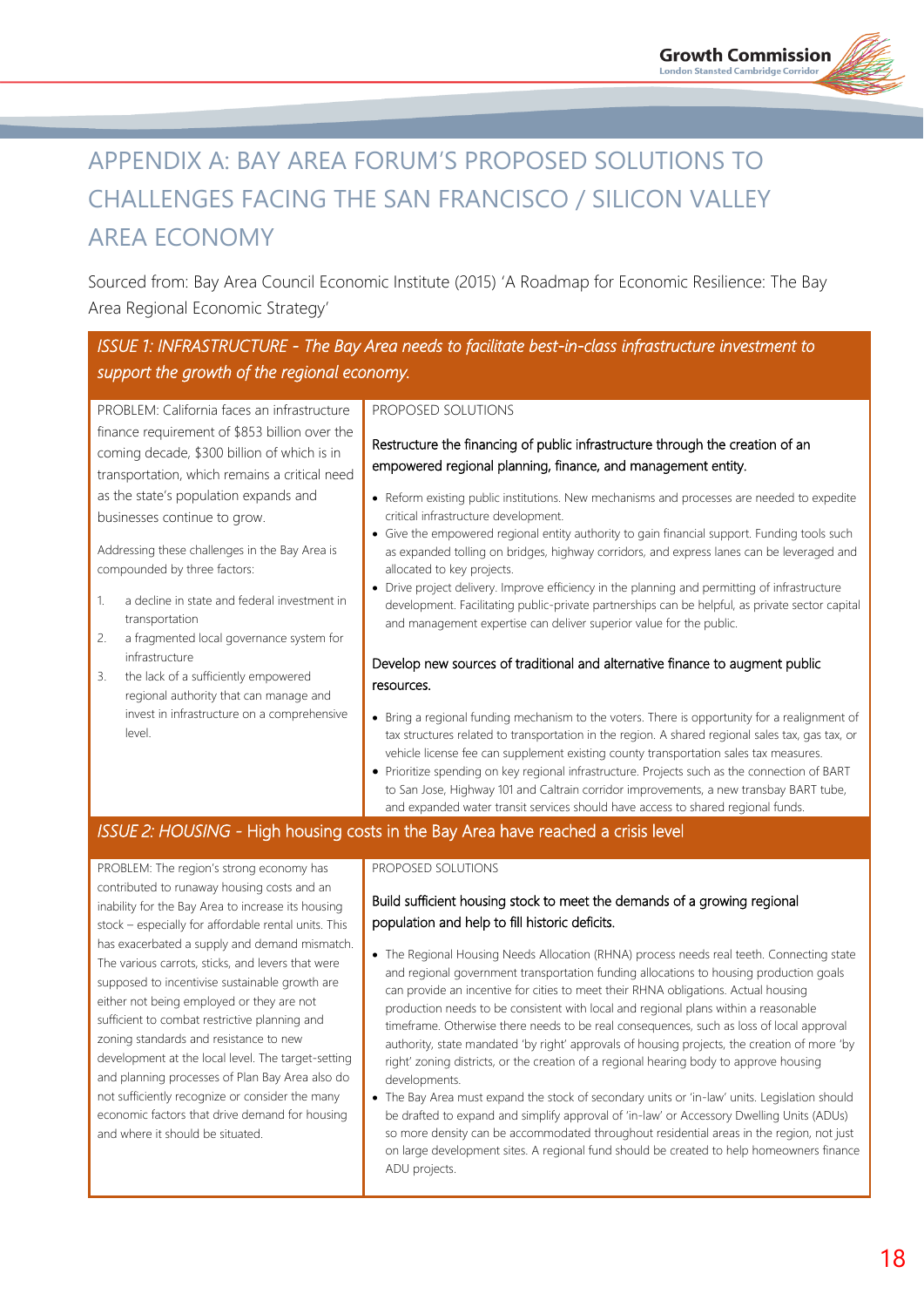The fiscalization of municipal land use decisions needs to change. Current tax policy encourages local governments to zone for commercial over residential land uses and must be modified to expand sites for housing.

#### Reduce the cost of new home construction across the Bay Area.

- Encourage streamlined approvals for lower-cost construction types and new building technologies. Streamlining building permitting and codes to allow for mid-rise vs. high-rise and for new innovations in construction, such as Factory Built Housing, can lower building costs.
- Cap impact fees region-wide. The impact fees assessed by cities on new housing are increasingly preventing construction, and new options should be explored for funding community infrastructure so that the costs of promoting livable communities and affordable housing are shared among both existing and new residents.
- Reform the California Environmental Quality Act (CEQA). CEQA litigation has become a significant barrier to infill development. A CEQA exemption for new home construction meeting transit-oriented development goals should be created to limit costly lawsuits.

### *ISSUE 3: REGIONAL SCALE SOLUTIONS FOR THE ECONOMY - The region's economic development* requires focus and a regional perspective.

PROBLEM: Unlike most economic regions that concentrate around a single major city, the Bay Area economy consists of three major cities, nine counties, and nearly 100 smaller cities. Each local government in the region has its own strategy for attracting and retaining jobs, with little coordination across the region and competition between jurisdictions at many times. Many of these local efforts have been successful in creating an environment more conducive to economic growth though a more regionalised approach can serve to complement and strengthen these initiatives.

#### PROPOSED SOLUTIONS

#### Create the Bay Area Regional Economic Development Partnership, a regional body that would sustain the Bay Area's global economic competitiveness.

- Create a platform for public-private collaborative action across jurisdictions on regional economic strategy. Creating consistent business permitting guidelines across jurisdictions and aggregating zoning, tax incentive, and local development plans can assist businesses looking to expand their operations in the Bay Area.
- Facilitate the growth of Bay Area companies within the region and support the entrance of new companies. A regional partnership could provide a unified voice for communicating the diversity of development opportunities in the region, internally and externally.
- Provide local governments with concrete planning and other support to unlock development potential. Due to limited resources, local governments often do not have the capacity to launch major projects that could be of significant benefit locally and regionally. For example, a regional partnership could offer planning and other resources to local development projects around transit hubs and former military bases.

# *ISSUE 4: WORKFORCE SKILLS -* The Bay Area requires regional collaborative action on workforce development in order to improve programming and funding efficiencies and better span the growing skills gap.

PROBLEM: The Bay Area's labour market is regional, but current workforce development efforts are limited to specific places within the region. Particularly in the area of technical training, a lack of regional vision creates duplicative programming and gaps in the region's workforce investment programs. The Bay Area's high cost of housing also contributes significantly to the recruitment and retention challenges faced by employers.

#### PROPOSED SOLUTIONS

Establish the Bay Area Collaboration on Workforce Development, a regional publicprivate collaborative to better connect employers' skills needs and workforce training programs and improve resource alignment.

- Create a system for ongoing communication between the region's employers and educator/training community. A collaboration of employers, educators, trainers, and other stakeholders can enable highly adaptive and cost-effective planning for competency development programs driven by the changing needs of employers.
- Provide public education and inform public policy. Inform the public and key stakeholders about current economic trends and promising certificates, credentials, and career pathways.